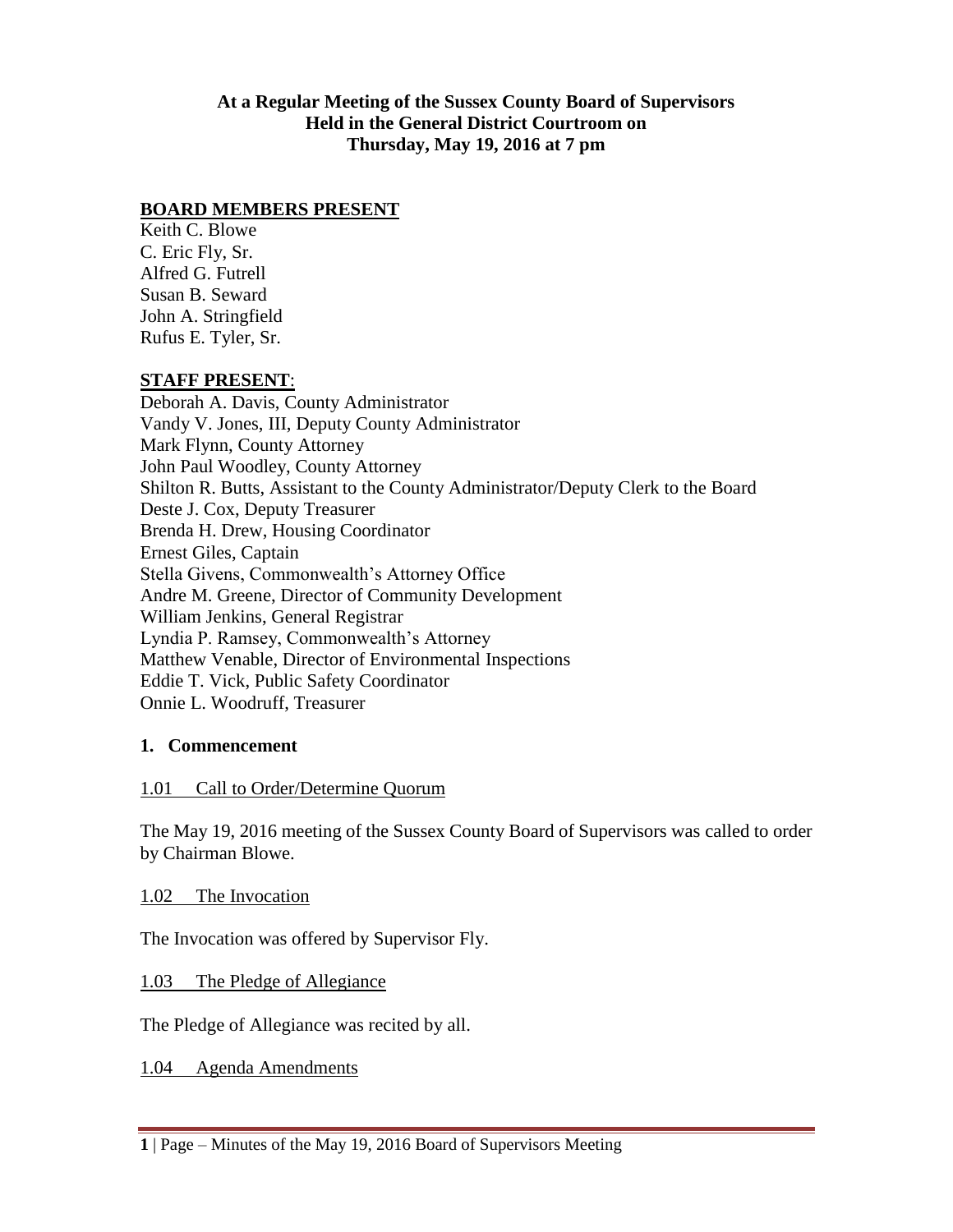It was requested to remove Item 6.10 FY 2017 Budget Discussion/Authorization to Advertise Public Hearing under Action Items; and, add it as Item 8.01 under Public Comments.

#### 1.05 Approval of Regular Agenda

ON MOTION OF SUPERVISOR SEWARD, seconded by SUPERVISOR STRINGFIELD and carried: RESOLVED that the Sussex County Board of Supervisors hereby approves the May 19, 2016 regular agenda, inclusive of removing Item 6.10 FY 2017 Budget Discussion/Authorization to Advertise Public Hearing under Action Items and placing it as Item 8.01 under Public Comments.

Voting aye: Supervisors Blowe, Fly, Futrell, Seward, Stringfield, Tyler Voting nay: none

## **2. Approval of Consent Agenda**

ON MOTION OF SUPERVISOR SEWARD, seconded by SUPERVISOR TYLER and carried: RESOLVED that the Sussex County Board of Supervisors hereby approves the consent agenda inclusive of the following: (a) Minutes of April 21, April 27 and May 4, 2016 meeting; (b) Approval of Warrants and Vouchers; and (c) Approval of Restoration of Funds, VACORP, \$1,159.59.

Voting aye: Supervisors Blowe, Fly, Futrell, Seward, Stringfield, Tyler Voting nay: none

#### **3. Recognitions/Awards**

#### 3.01 Recognition of Employee

County Administrator Davis introduced Matthew J. Venable, the Director of Environmental Inspections. Mr. Venable began employment on May 3, 2016.

Mr. Venable introduced himself and provided a brief background.

A copy of Mr. Venable's resumé is included in the May 19, 2016 Board packet.

#### 3.02 Resolution of Recognition of Sussex Central High School 2016 Honor Graduates

County Administrator Davis advised that included in the Board packet is a resolution recognizing the Sussex Central High School 2016 Students who will graduate with honors.

Those students are:

Brittany Chambliss Amanda Varner Israel Colendrino Ke'Shonda Jones Steven Jones TyKia Jones

Destinee Hill Courtney Johnson Darnell Jones LaPrecious Bynum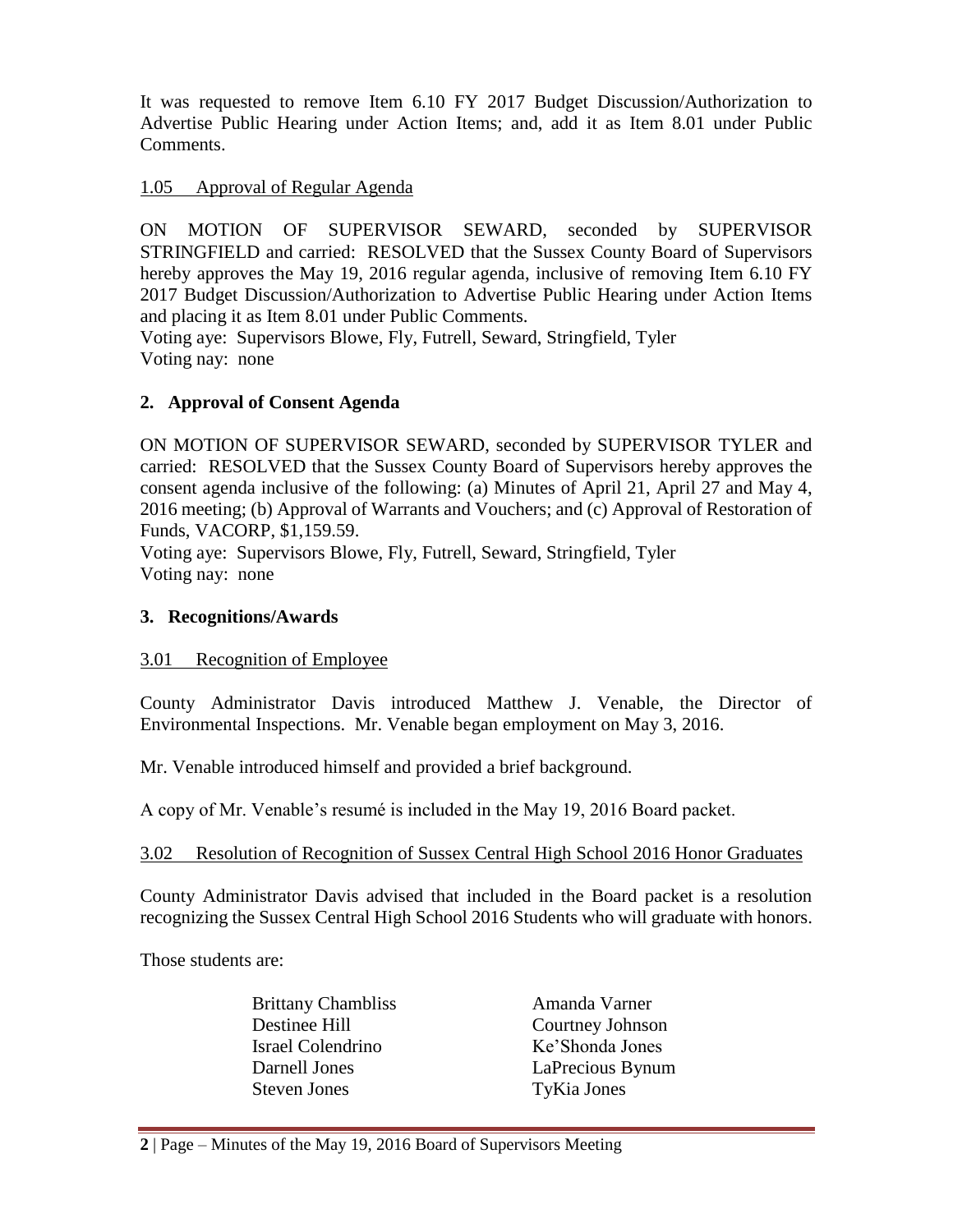| <b>Jhadae</b> Drew    |
|-----------------------|
| Dallas Kigler         |
| <b>Jamel Ampey</b>    |
| <b>Caitlyn Drewry</b> |
| <b>Brennan Turner</b> |
|                       |

ON MOTION OF SUPERVISOR TYLER, seconded by SUPERVISOR FUTRELL and carried: RESOLVED that the Sussex County Board of Supervisors hereby adopts a resolution recognizing the Sussex Central High School 2016 Honor Graduates, to wit:

WHEREAS, on June 10, 2016 at 7:00 p.m., Sussex Central High School will hold its fifty fifth (55th) commencement exercises; and

WHEREAS, the eight-one (81) graduates of the Class of 2016 are to be acknowledged and congratulated for their outstanding achievements; and,

WHEREAS, the Sussex County Board of Supervisors and County Employees are proud to urge each graduating Senior to continue along the path of academic progression, professional development and lifelong success; and

WHEREAS, a special recognition is given to the twenty (20) students who have maintained an overall grade point average of 3.0 or better and for that reason will graduate as Honor Students; and

WHEREAS, these outstanding and talented members of the Sussex County family have exhibited extraordinary academic and social skills to be so honored; and

WHEREAS, each parent, grandparent, family and community member who have helped raise the Sussex Central High School Class of 2016 are to also be acknowledged for their contributions and support.

THEREFORE BE IT RESOLVED that (Name of Student) is encouraged to continue the pursuit of excellence and high achievement; and

BE IT FURTHER RESOLVED that this resolution shall be spread upon the Minutes Book of the Sussex County Board of Supervisors May 19, 2016 meeting and presented to said graduate.

Voting aye: Supervisors Blowe, Fly, Futrell, Seward, Stringfield, Tyler Voting nay: none

3.03 Resolution of Recognition of the Late Charles Winston Britt, Sr.

County Administrator Davis read aloud the Resolution of Recognition of the Late Charles Winston Britt, Sr.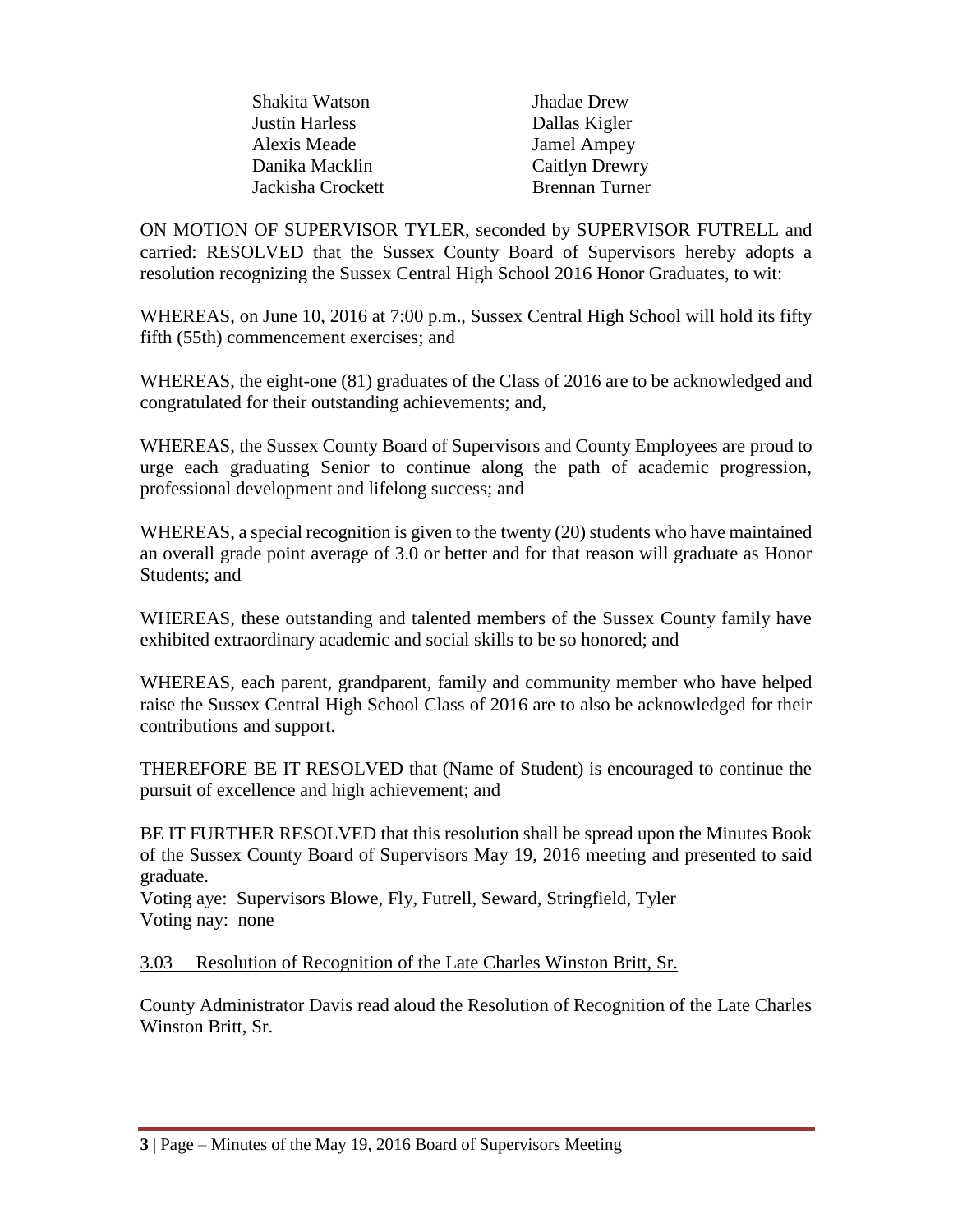ON MOTION OF SUPERVISOR STRINGFIELD, seconded by SUPERVISOR SEWARD and carried: RESOLVED that the Sussex County Board of Supervisors hereby adopts the resolution in recognition of the Late Charles Winston Britt, Sr., to-wit:

WHEREAS, the Honorable Charles Winston Britt, Sr. had served several terms as the Mayor of the Town of Wakefield, Virginia and passed away on 11 March 2016; and,

WHEREAS, the Honorable Charles Winston Britt, Sr. previously held many positions in the Town of Wakefield including member of town council from July 1, 1986 to June 30, 1988, mayor from July 1, 1990 to June 30, 2000 and July 1, 2006 to March 11, 2016; and,

WHEREAS, the Honorable Charles Winston Britt, Sr., under his leadership in the Town of Wakefield, kept the town in a positive financial position, helped to enhance a good relationship with local and state law enforcement, continued the growth of the Wakefield Municipal Airport, including the construction of twenty (20) hangar buildings, eagerly supported the construction of a new fire department building, the National Weather Service, a second electric substation and noticeable improvements to the Wakefield Municipal Ballpark; and,

WHEREAS, the Honorable Charles Winston Britt, Sr. gave selflessly of his time during his tenure to promote and protect the interest and well-being of the citizens of Wakefield as well as those in the community at large.

NOW THEREFORE, BE IT RESOLVED that the Sussex County Board of Supervisors hereby recognizes and commend posthumously the Honorable Charles Winston Britt, Sr. for his commitment to the betterment of the Town of Wakefield and Sussex County at large.

AND FURTHER RESOLVED that a copy of this resolution be presented to the family of the Honorable Charles Winston Britt, Sr. at the Board of Supervisors meeting on Thursday, May 19, 2016 and that this resolution be placed, recorded and retained in the minutes book of Sussex County.

Voting aye: Supervisors Blowe, Fly, Futrell, Seward, Stringfield, Tyler Voting nay: none

The Resolution of Recognition was presented to the family of the Late Charles Winston Britt, Sr.

#### 3.04 Resolution of Recognition of the Late Thomas Morton Raines

County Administrator Davis read aloud the Resolution of Recognition of the Late Thomas Morton Raines.

ON MOTION OF SUPERVISOR SEWARD, seconded by SUPERVISOR STRINGFIELD and carried: RESOLVED that the Sussex County Board of Supervisors hereby adopts the resolution in recognition of the Late Thomas Morton Raines, to-wit: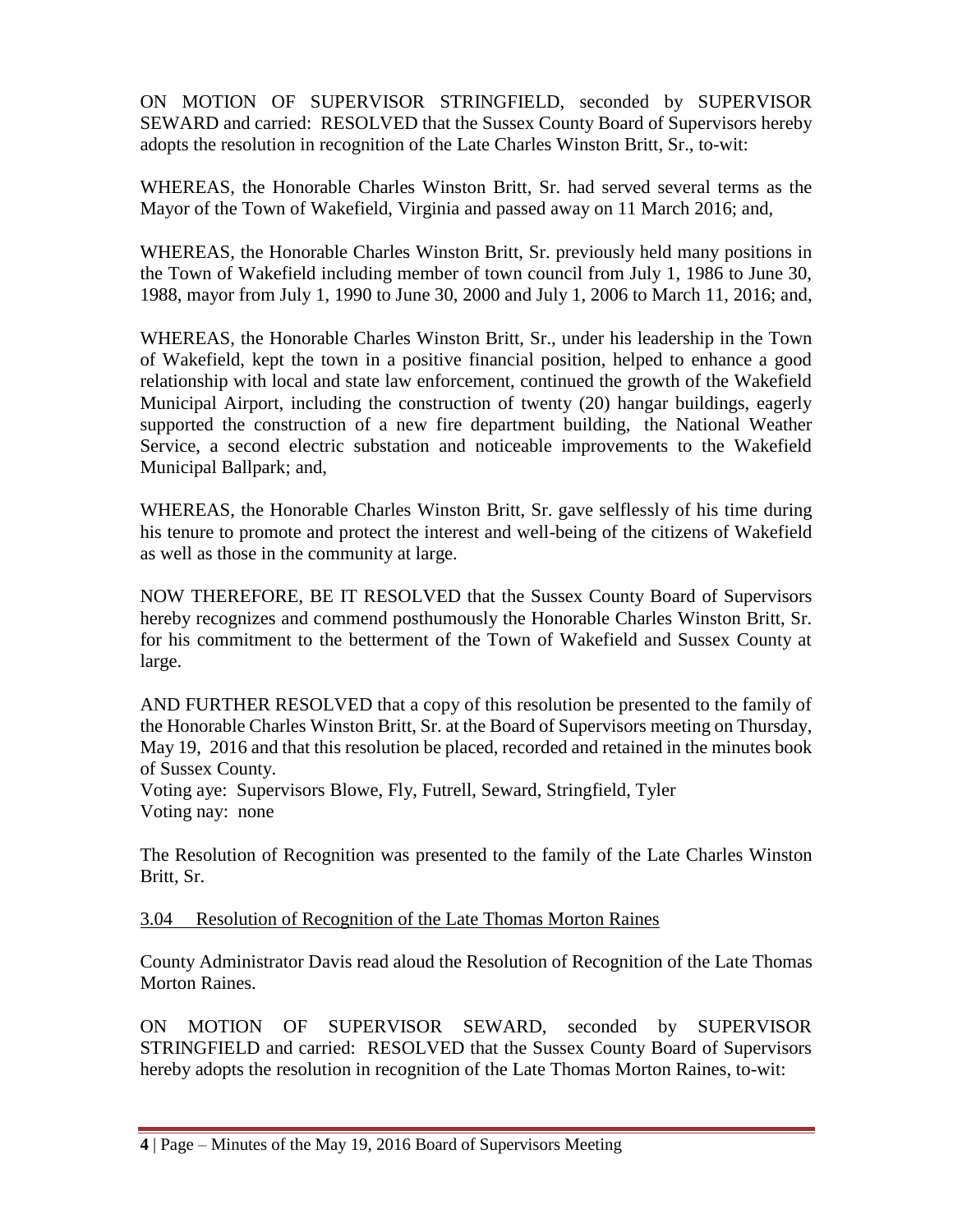WHEREAS, Thomas Morton Raines, Jr., 73, passed away February 20, 2016, born in Suffolk, Virginia, he was the son of the late Dr. Thomas M. Raines, Sr. and Alice Hill Raines; and

WHEREAS, Mr. Raines was a graduate of Wakefield High School and did his undergraduate work at Washington and Lee University and Frederick College and additional study at London Extension, University of Maryland; Sorbonne, University of Paris; U.S. Department of Agriculture Graduate School; School for Advanced International Studies and Middle East Institute; and

WHEREAS, he served in the U.S. Air Force and taught in both public and private schools in Sussex County, and

WHEREAS, Mr. Raines served as legislative and research assistant to congressmen from Texas and Indiana; as Director of the Republican Task Force on Congressional Reform; as Executive Director, House Republican Research Committee and as a representative of the House Republican leadership, and

WHEREAS, Mr. Raines was elected Registrar of Sussex County where he served for thirteen (13) years, serving as President of the Voter Registrars Association of Virginia and served from 2001-2003; and

WHEREAS, Mr. Raines had also been asked to serve as a member of one of the advisory councils of the Republican National party and to be a contributor to Commonsense, a national quarterly journal of political thought and opinion; and,

WHEREAS, Mr. Raines was an active member of St Paul's Episcopal Church in Petersburg, Virginia; and

NOW THEREFORE, BE IT RESOLVED that the Sussex County Board of Supervisors hereby recognizes and commend posthumously the Late Thomas Morton Raines Jr. for his commitment to the betterment of Sussex County and the Commonwealth of Virginia at large.

AND FURTHER RESOLVED that a copy of this resolution be presented to the family of the Late Thomas Morton Raines, Jr. at the Board of Supervisors meeting on Thursday, May 19, 2016 and that this resolution be placed, recorded and retained on the minutes book of Sussex County.

Voting aye: Supervisors Blowe, Fly, Futrell, Seward, Stringfield, Tyler Voting nay: none

The Resolution of Recognition was presented to Late Mr. Raines' sister.

3.05 Resolution of Recognition of the Late Walter T. Gay, Sr.

County Administrator Davis read aloud the Resolution of Recognition of the Late Walter T. Gay, Sr.

**<sup>5</sup>** | Page – Minutes of the May 19, 2016 Board of Supervisors Meeting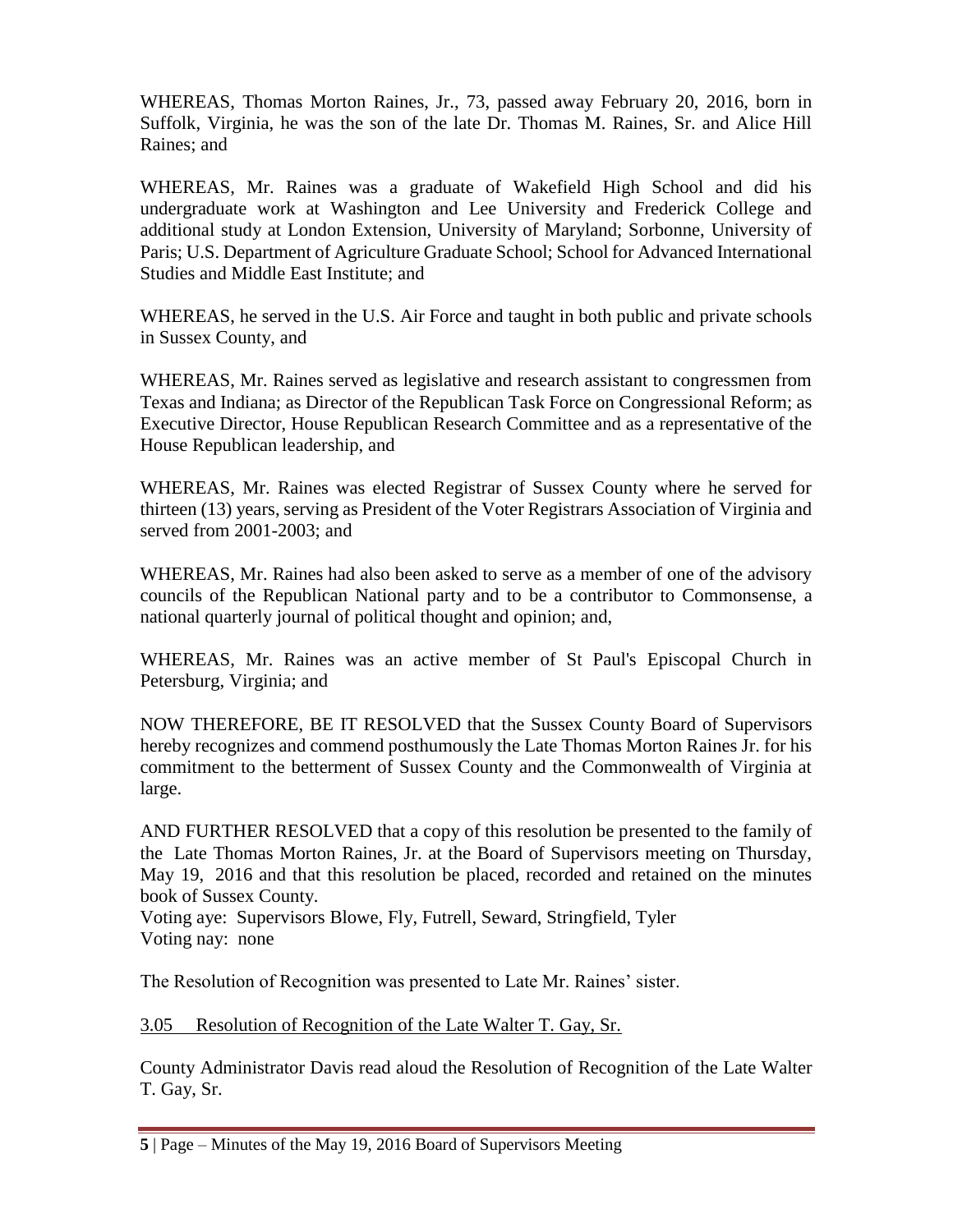County Administrator Davis advised that the resolution of recognition will be presented to the family of the Late Walter Gay, Sr. at the Board of Supervisors Regular Meeting on June 16, 2016.

ON MOTION OF SUPERVISOR STRINGFIELD, seconded by SUPERVISOR SEWARD and carried: RESOLVED that the Sussex County Board of Supervisors hereby adopts the resolution of recognition of the Late Walter T. Gay, Sr., to-wit:

WHEREAS, Mr. Walter T. Gay, Sr., was born in Wakefield, Va., on February 25, 1929, was preceded in death by his loving wife of 63 years, Katie Elizabeth Manley Gay; and

WHEREAS, as a young man, Mr. Gay enlisted and served in the U.S. Army and after serving his country, he returned to Wakefield where he became an advocate for the citizens and improving conditions for everyone in the community; and

WHEREAS, Mr. Gay was a pioneer of his time by being the first in many areas. He was the first African American Deputy Sheriff in Sussex County; Mr. Gay was the first African American in Wakefield to be appointed to the Sussex County School Board and elected Vice Chairman the same year; the first African American in Wakefield to be appointed a State Office by the governor; and

WHEREAS, he served as a member of the Sussex County Planning Commission for thirteen (13) years and was always willing to place his concern for the public good ahead of his personal interests and thus earned the admiration and high regard of other civic leaders and the affection of a host of area residents; and

WHEREAS, Mr. Gay led with determination and with the assistance of the Parent Teachers Association, the initiative to construct the Ellen W. Chambliss Elementary School in Wakefield, Virginia; and

WHEREAS, Mr. Gay was employed full time with Newport News Shipbuilding, Newport News, Virginia for thirty-seven (37) years; was a former member of First Baptist Church of Wakefield, Virginia and at his death, an active member of Oak Grove Baptist Church, Wakefield Virginia; and,

NOW, THEREFORE, BE IT RESOLVED that the Sussex County Board of Supervisors hereby recognizes and commend posthumously the Late Walter T. Gay Sr. for his commitment to the betterment of Sussex County at large.

AND FURTHER RESOLVED that a copy of this resolution be presented to the sons of the late Walter T. Gay, Sr. (Walter Jr. and William), at the Board of Supervisors meeting on Thursday, June 16, 2016 and that this resolution be placed, recorded and retained in the minutes book of Sussex County.

Voting aye: Supervisors Blowe, Fly, Futrell, Seward, Stringfield, Tyler Voting nay: none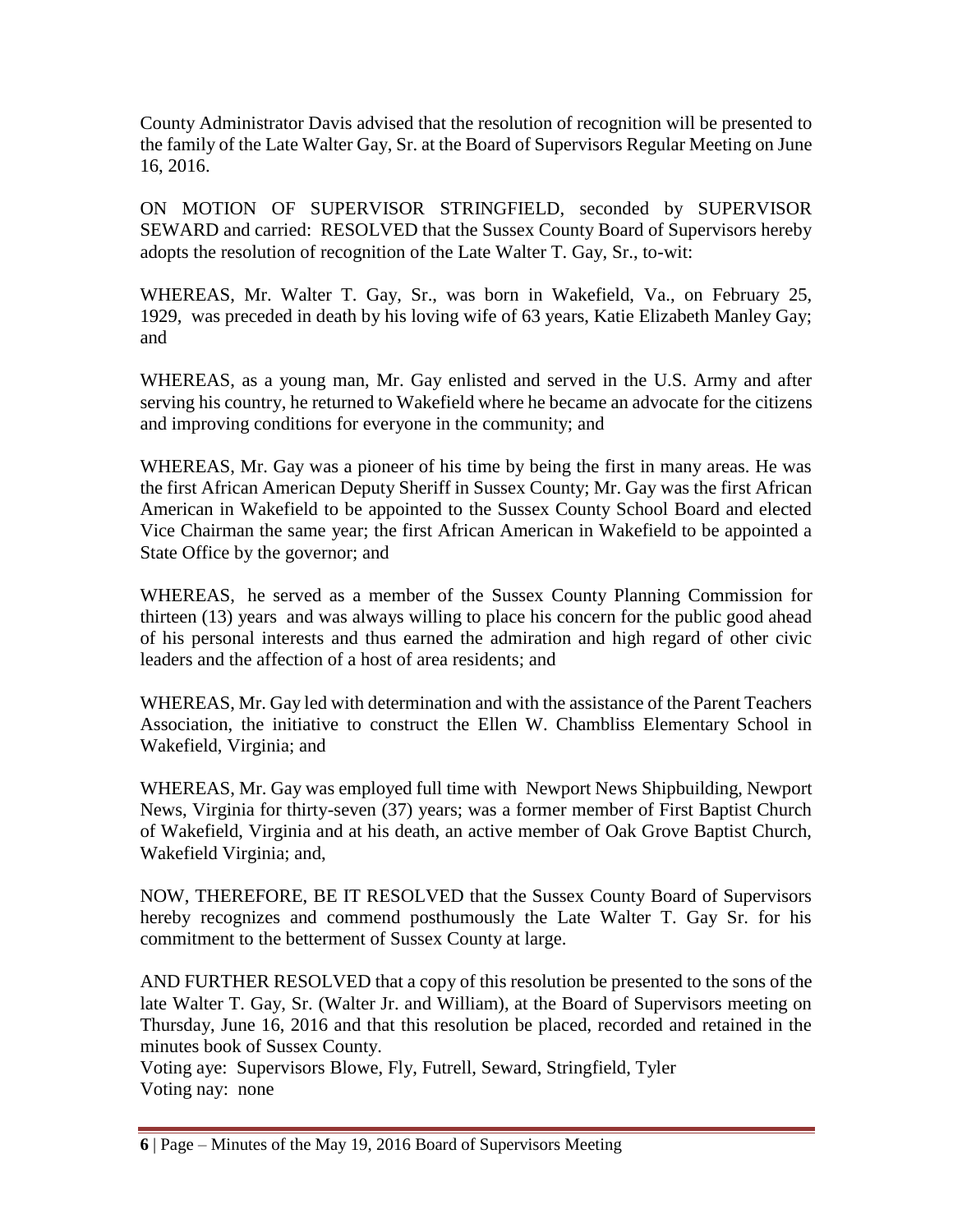## **4. Public Hearing**

ON MOTION OF SUPERVISOR SEWARD, seconded by SUPERVISOR FUTRELL and carried: RESOLVED that the Sussex County Board of Supervisors hereby enters Public Hearing to consider the Virginia Department of Transportation (VDOT) Secondary System Construction Plan and Budget.

Voting aye: Supervisors Blowe, Fly, Futrell, Seward, Stringfield, Tyler Voting nay: none

#### 4.01 VDOT Secondary System Construction Plan and Budget

Mr. Tommy Catlett, Land Use Engineer, Virginia Department of Transportation, Franklin Residency, appeared before the Board and recommended approval of the Six Year Plan for Secondary Roads and the Construction Priority List for Sussex County; and

All projects in the Secondary Six Year Plan that are eligible for federal funds will be included in the Statewide Transportation Improvement Plan, which documents how Virginia will obligate federal transportation funds.

A copy of the proposed plan and budget is included in the Board of Supervisors May 19, 2016 Board packet.

Recommendation: That the Sussex County Board of Supervisors hereby approved the following resolution:

WHEREAS, Section 33.1-23 and 33.1-23.4 of the Code of Virginia, 1950, as amended, provides the opportunity for each County to work with the Virginia Department of Transportation in developing a Secondary Six Year Road Plan; and

WHEREAS, this Board has previously agreed to assist in the preparation of this Plan, in accordance with the Virginia Department of Transportation policies and procedures and participated in a public hearing on the Proposed (FY2016/2017 through 2012/2022) on May 19, 2016, after duly advertised so that all citizens of the County had the opportunity to participate in said hearing and to make comments and recommendations concerning the proposed Plan and Priority List; and

WHEREAS, Gerald W. Kee, Acting Residency Administrator, Virginia Department of Transportation appeared before the Board and recommended approval of the Six Year Plan for Secondary Roads and the Construction Priority List for Sussex County; and

WHEREAS, the Priority List is as follows

Priority #1: Route 626 (Courthouse Road) 0.17 mile south of the southern connection with Route 636; 0.101 mile north of the northern connection with Route 636 (0.2 mile)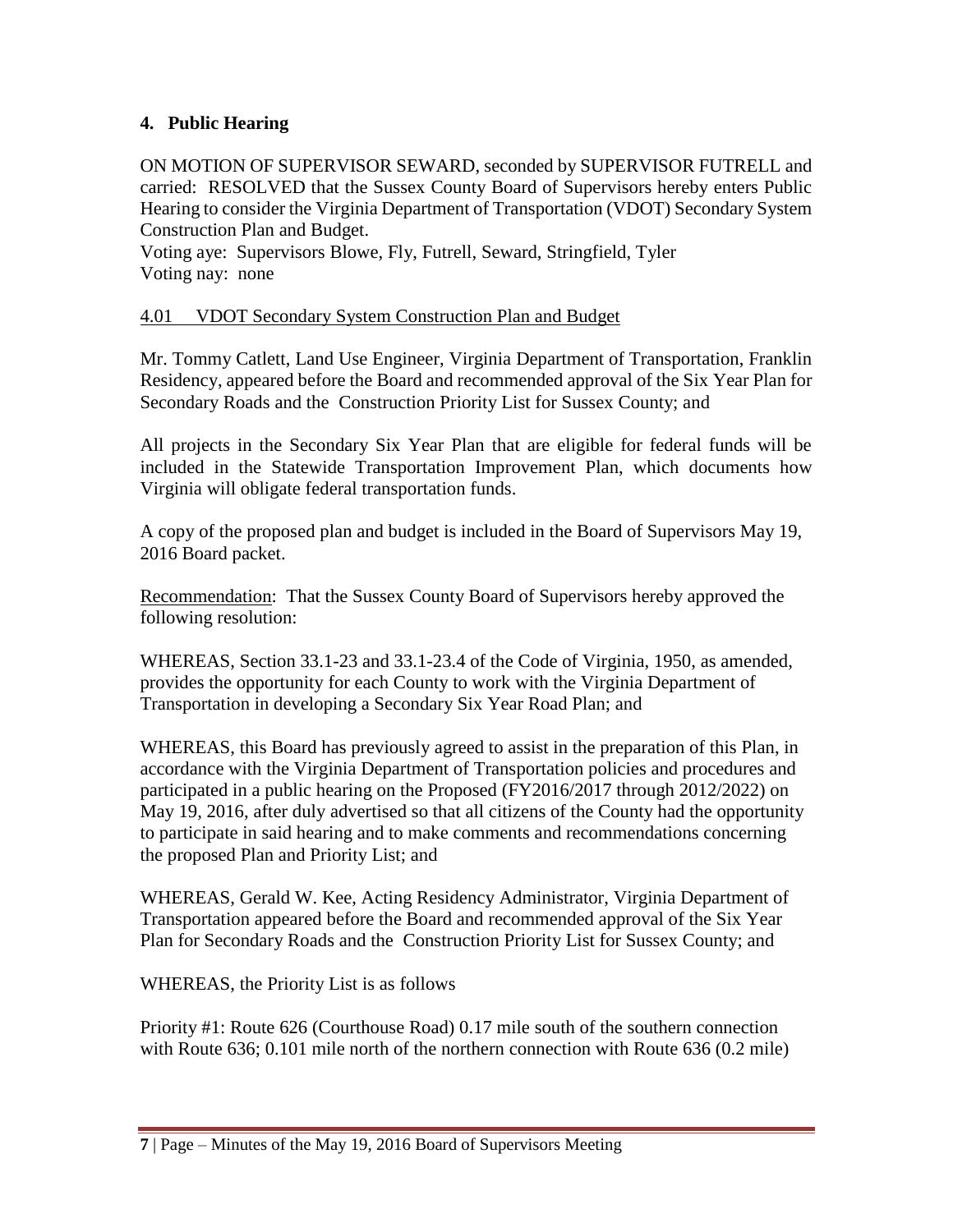Priority #2: Route 606 (Union Hill Road) Route 606 – pave non-hard surface road to Route 605, Southampton County line (1.8 miles)

Priority #3: Route 635 (Steel Bridge Road) pave non hard surface road, to Route 610 and Route 609 (3.4 miles)

Priority #4: Route 735 (Courthouse Road) Reconstruction and drainage improvements, to Route 660 (Gilliam Road) and Route 631 (Gray Road) (2.1 miles)

Priority #5: Route 636 (Longevity Road) Pave non-hard surface road, to Route 626 (Courthouse Road) (1.2 miles)

Priority #6: Countywide Rural Additions, various locations through the County

Priority #7: Countywide engineering and survey, various locations through the County

Priority #8: Countywide right-of-way engineering

Priority #9: Future unpaved roads

Priority #10:Route 635 (Stokes Road), over Magus Mill Pond, 0.783 mile north of Route 644 and 0.823 mile north of Route 644.

The Board was advised by Mr. Catlett that Priorities #1 and #2 could be removed from the list.

4.02 Public Comments – none

4.03 Board Comments

Comments were heard from Supervisors Seward, Fly and Blowe.

4.04 Return to Open Session

ON MOTION OF SUPERVIOSR FLY, seconded by SUPERVISOR SEWARD and carried: RESOLVED that the Sussex County Board of Supervisors hereby returns to Open Session.

Voting aye: Supervisors Blowe, Fly, Futrell, Seward, Stringfield, Tyler Voting nay: none

# 4.05 Action on Public Hearing Items

ON MOTION OF SUPERVISOR FLY, seconded by SUPERVISOR SEWARD and carried: RESOLVED that the Sussex County Board of Supervisors hereby approves the following resolution for the Virginia Department of Transportation, Proposed Secondary Six Year Plan and Budget, to-wit: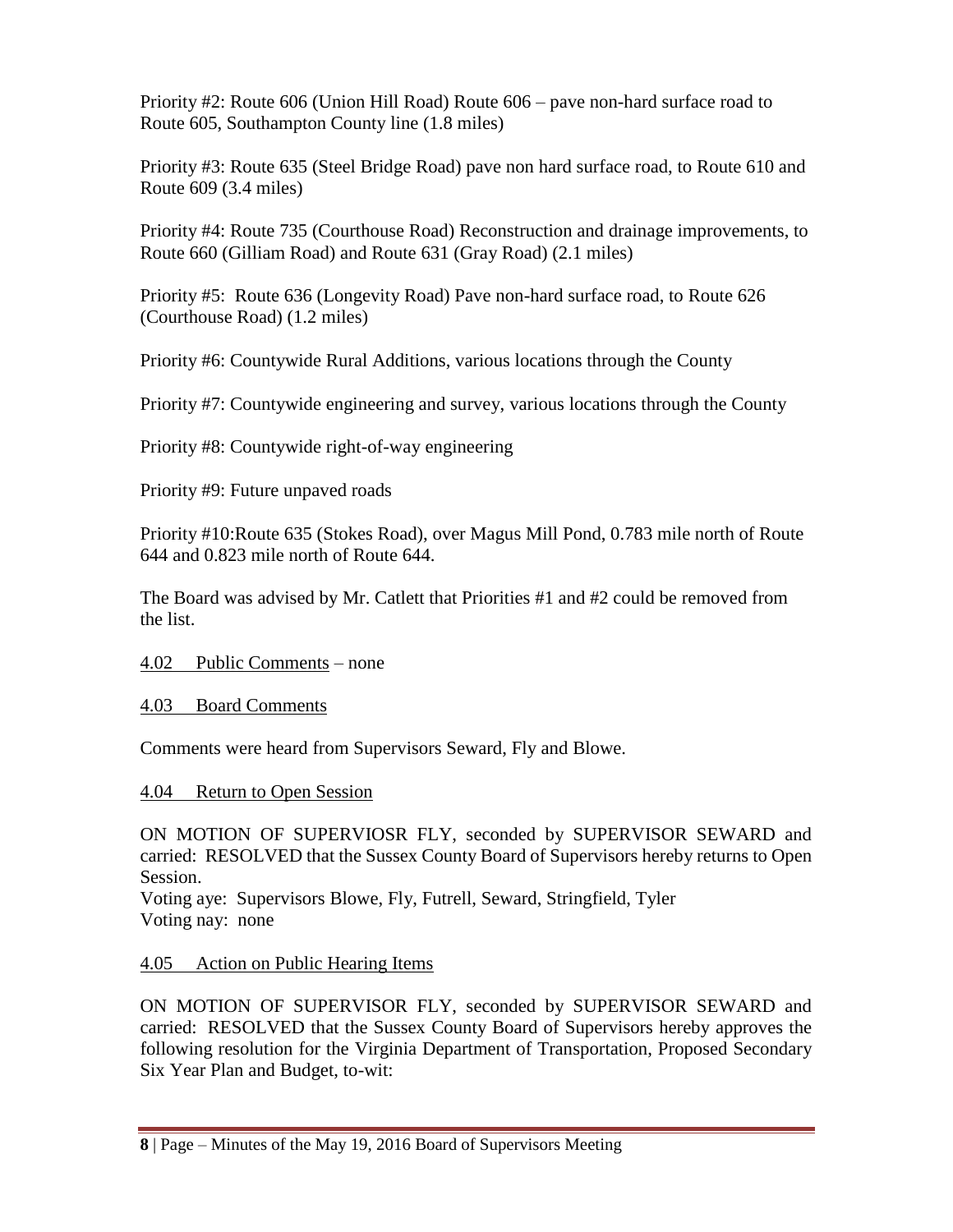WHEREAS, Section 33.1-23 and 33.1-23.4 of the Code of Virginia, 1950, as amended, provides the opportunity for each County to work with the Virginia Department of Transportation in developing a Secondary Six Year Road Plan; and

WHEREAS, this Board has previously agreed to assist in the preparation of this Plan, in accordance with the Virginia Department of Transportation policies and procedures and participated in a public hearing on the Proposed (FY2016/2017 through 2012/2022) on May 19, 2016, after duly advertised so that all citizens of the County had the opportunity to participate in said hearing and to make comments and recommendations concerning the proposed Plan and Priority List; and

WHEREAS, Tommy Catlett, Land Use Engineer, Virginia Department of Transportation, Franklin Residency, appeared before the Board and recommended approval of the Six Year Plan for Secondary Roads and the Construction Priority List for Sussex County; and

WHEREAS, the Priority List is as follows:

Priority #1: Route 735 (Courthouse Road) Reconstruction and drainage improvements, to Route 660 (Gilliam Road) and Route 631 (Gray Road) (2.1 miles)

Priority #2: Route 636 (Longevity Road) Pave non-hard surface road, to Route 626 (Courthouse Road) (.5 mile)

Priority #3: Route 635 (Steel Bridge Road) pave non hard surface road, to Route 610 and Route 609 (3.4 miles)

Priority #4: Countywide Rural Additions, various locations through the County

Priority #5: Countywide engineering and survey, various locations through the County

Priority #6: Countywide right-of-way engineering

Priority #7: Future unpaved roads

Priority #8: Route 635 (Stokes Road), over Magus Mill Pond, 0.783 mile north of Route 644 and 0.823 mile north of Route 644; bridge project.

NOW THEREFORE BE IT RESOLVED that since the plan appears to be in the best interest of the Secondary Road System, said Secondary Six Year Plan is hereby approved as presented at the public hearing.

Voting aye: Supervisors Blowe, Fly, Futrell, Seward, Stringfield, Tyler Voting nay: none

# **5. Appointments**

5.01 Appointment to Crater Planning District Commission Executive Committee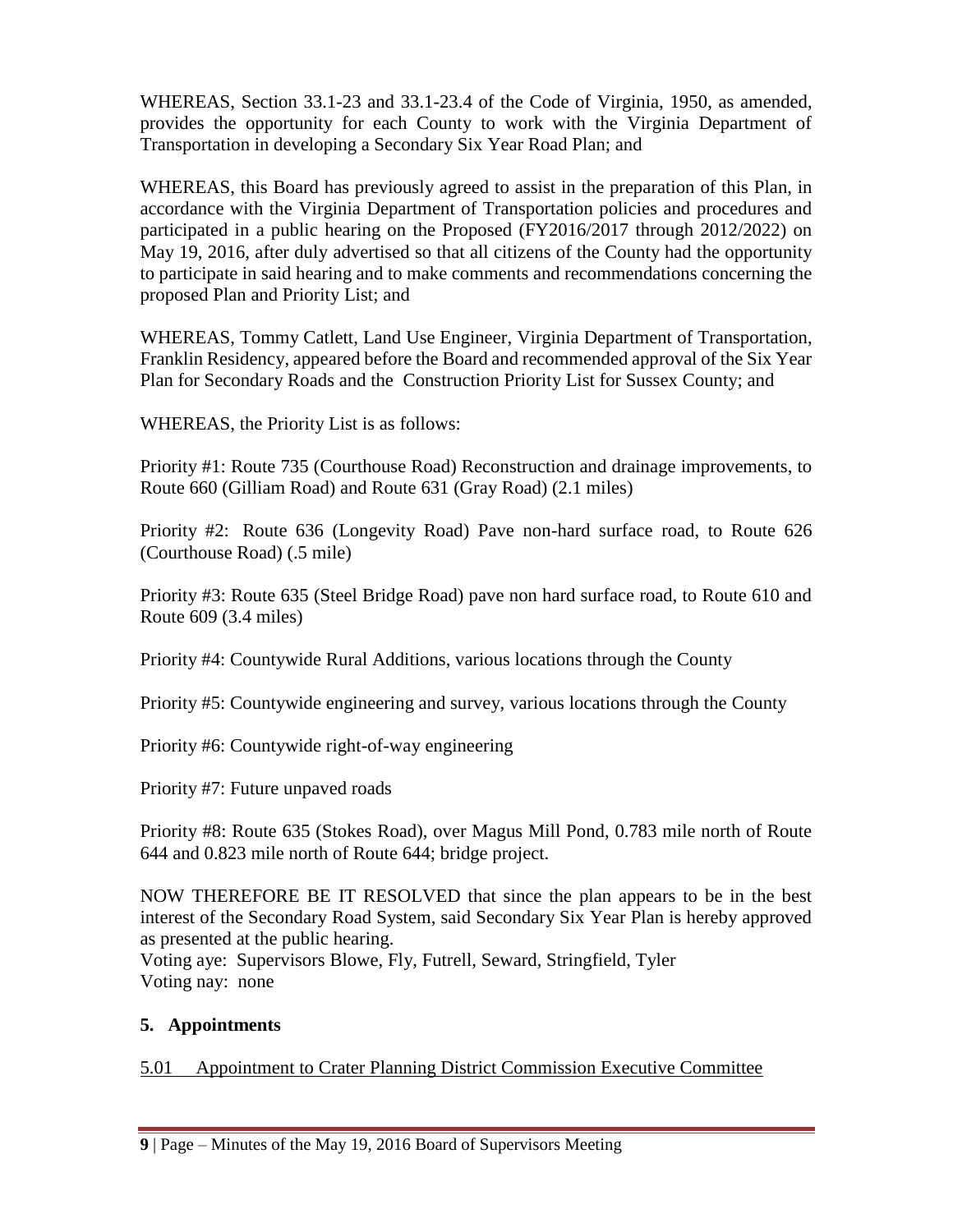County Administrator Davis reported that the term of Supervisor C. Eric Fly should have been placed on the January 2016 agenda, but was not. Staff spoke to the Executive Assistant at Crater PDC and was advised that Supervisor Fly is eligible for reappointment. Staff contacted Supervisor Fly; he would like to serve again. (A copy of the resolution approving his last appointment is included in the Board of Supervisors May 19, 2016 Board packet.)

ON MOTION OF SUPERVISOR TYLER, seconded by SUPERVISOR SEWARD and carried: RESOLVED that the Sussex County Board of Supervisors hereby approves the reappointment of Supervisor C. Eric Fly to serve on Crater Planning District Commission's Executive Committee for a term that will be concurrent with his term of office on the Board of Supervisors, expiring December 31, 2019.

Voting aye: Supervisors Blowe, Fly, Futrell, Seward, Stringfield, Tyler Voting nay: none

# 5.02 Appointment to Planning Commission

County Administrator Davis stated that an appointment to the Planning Commission to represent the Waverly District is needed. Supervisor Futrell has made contact with a citizen who has agreed to serve. (A copy of the Planning Commission roster is included in the Board of Supervisors May 19, 2016 Board packet.)

Supervisor Futrell submitted the name of Mr. Andrew Mayes, 328 Coppahaunk Avenue, Waverly VA 23890. Should the Board approve the nomination, the new member will begin serving immediately and the term will expire January 31, 2019.

ON MOTION OF SUPERVISOR FLY, seconded by SUPERVISOR SEWARD and carried: RESOLVED that the Sussex County Board of Supervisors hereby appoints Mr. Andrew Mayes, 328 Coppahaunk Avenue, Waverly VA 23890 to the Planning Commission with a term expiring January 31, 2019.

Voting aye: Supervisors Blowe, Fly, Futrell, Seward, Stringfield, Tyler Voting nay: none

# 5.03 Appointment to the Industrial Development Authority Board of Directors

County Administrator Davis stated that at the last Board meeting, staff informed the Board that an appointment is needed to replace the vacancy created by Mr. Bruce Spencer's decision to no longer serve. Mr. Spencer's term will expire May 15, 2017.

Staff has also been notified that Mr. Martin F. Harrell, Sr. does not wish to be reappointed to the IDA as well (his term expired May 15, 2016). The appointments to the IDA Board are not district specific and the Board meets on an as needed basis. However, staff has been contacted by McGuire Woods Law Firm stating that they may be submitting a bond application in the next few months. (A copy of the current IDA Board roster is included in the May 19, 2016 Board packet.)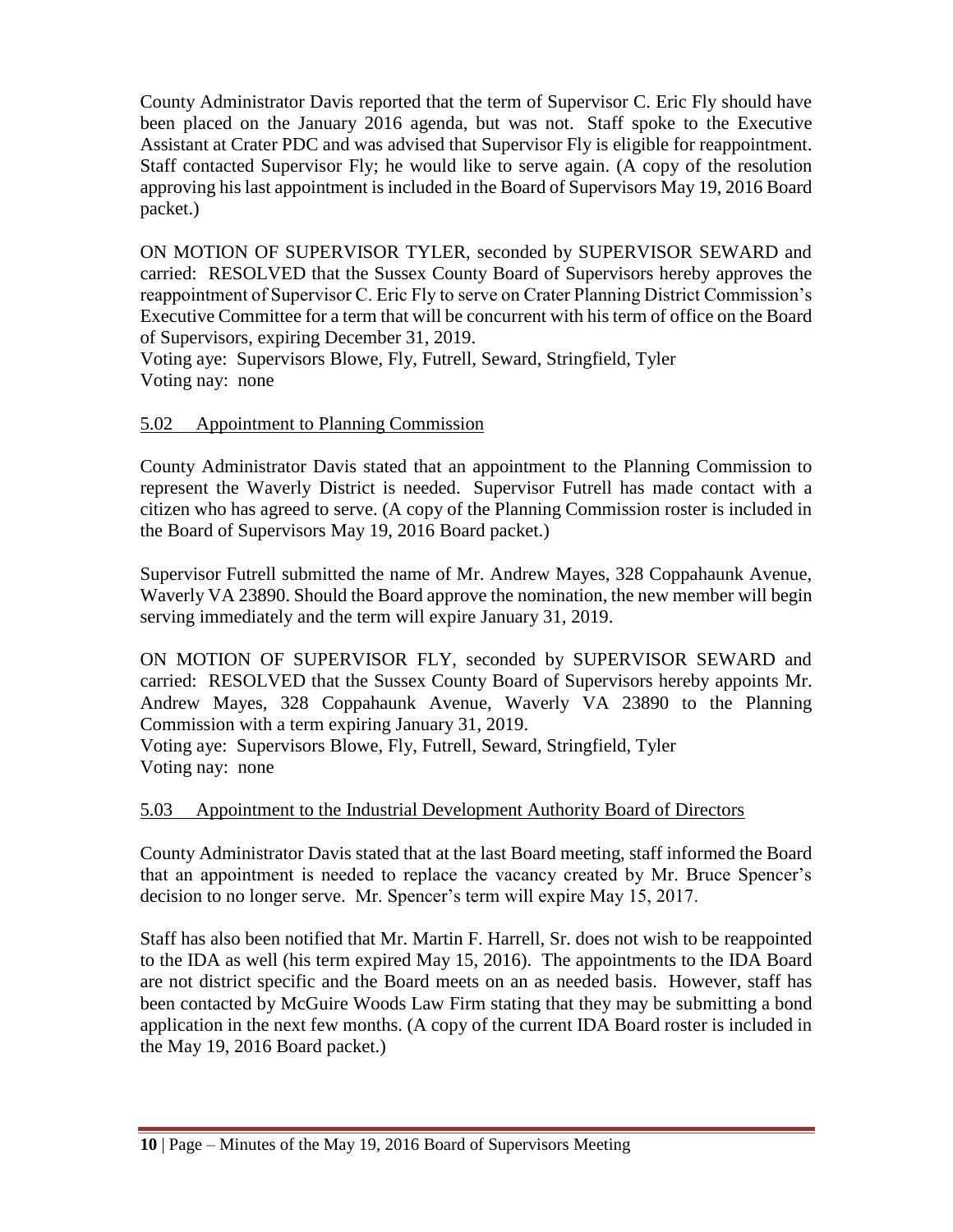The Board is to recommend a nomination at the regular Board of Supervisors meeting on June 16, 2016.

## 5.04 Appointment to District 19 Community Services Board

County Administrator Davis stated that the term of Dr. Phyllis Moore Tolliver will expire on June 30, 2016. Staff has spoken with District 19 Community Services Board and found that Dr. Tolliver is eligible for reappointment. Dr. Tolliver has agreed to serve again, if reappointed.

ON MOTION OF SUPERVISOR STRINGFIELD, seconded by SUPERVISOR SEWARD and carried: RESOLVED that the Board of Supervisors hereby reappoints Dr. Phyllis Moore Tolliver, 24128 Cabin Point Road, Disputanta VA 23842 to the District 19 Community Services Board for a three (3) year term, expiring June 30, 2019. Voting aye: Supervisors Blowe, Fly, Futrell, Seward, Stringfield, Tyler Voting nay: none

#### 5.05 Appointment to Social Services Administrative Board

County Administrator Davis stated that the term of Mrs. Lou Savedge will expire on June 30, 2016. Mrs. Savedge is eligible for reappointment and has agreed to serve again, if reappointed.

ON MOTION OF SUPERVISOR FLY, seconded by SUPERVISOR SEWARD and carried: RESOLVED that the Board of Supervisors hereby reappoints Mrs. Lou Savedge, 27463 Sussex Drive, Waverly VA 23890, to the Social Services Advisory Board for a four (4) years term expiring June 30, 2020.

Voting aye: Supervisors Blowe, Fly, Futrell, Seward, Stringfield, Tyler Voting nay: none

#### **6. Action Items**

#### 6.01 Board's 2016 Priorities Update

Deputy County Administrator Jones gave a brief overview of the monthly update of Board's 2016 Priorities adopted earlier in the year.

Under Economic Development, Deputy County Administrator Jones reported that the County Newsletter has been completed and is on the County's website. The other items are ongoing.

Under Broadband, Deputy County Administrator Jones reported that staff is working with the school in regards to hot spots. The other items are ongoing.

Under Strategic Plan, Deputy County Administrator Jones reported that a planning session has been scheduled for June. The other items are ongoing.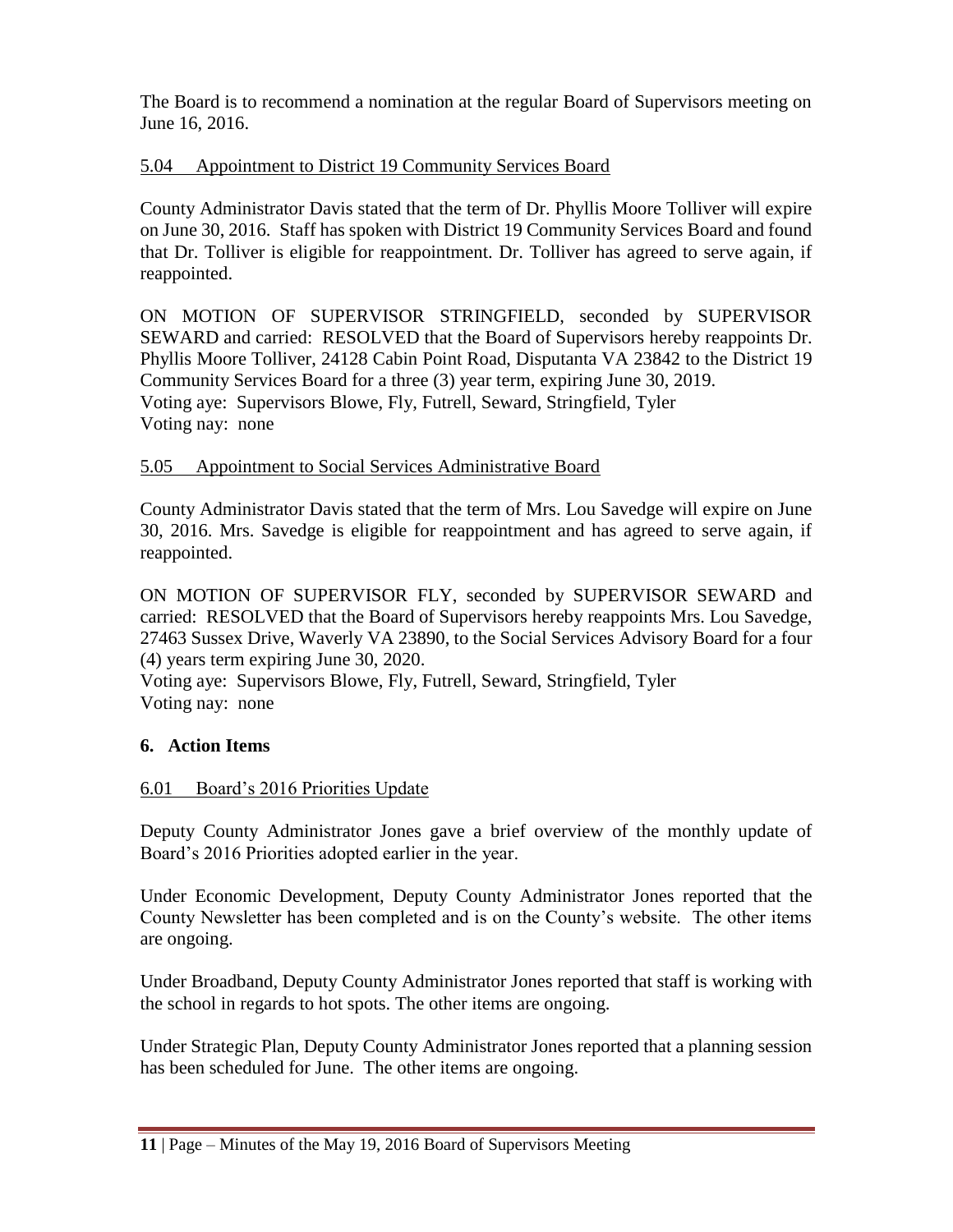Under FY 2017 Budge, Deputy County Administrator Jones reported that staff is working paperless strategy which includes providing the Board packet electronically. The other items are ongoing.

#### 6.02 Request to Appropriate Funds – Board of Supervisors' Travel/Retreat

County Administrator Davis stated that at the April 21, 2016 Board meeting, some Board members had requested that reservations, registrations, etc., be made for them to attend certain conferences. In reviewing the expenditure report for the Board of Supervisors budget, there was not enough funding to cover the expenses that may be incurred by securing registrations and reservations prior to June 30th.

Staff was asked to place this item on the Board's May 19th agenda for reconsideration. Should the Board members decide to attend, approximately \$5,000.00 will need to be transferred from the General Fund to the Board of Supervisors

| Conference registration: | \$1,300 |
|--------------------------|---------|
| Travel (none mileage)    | \$1,600 |
| Lodging                  | \$2,100 |
|                          |         |
| Total                    | \$5,000 |

In addition, initially the Board's retreat was going to be held in October of 2016. At the last Board meeting, it was decided to hold the Board's retreat during the week of June 20th. A member of the Board has recommended that the retreat be facilitated by Mike Chandler of Virginia Tech. Mr. Chandler's price ranges from \$2,500.00 to \$3,250.00. Another member of the Board recommended that the retreat be facilitated by Mr. Shannon Hair of Danville Community College. Mr. Hair has advised that he will facilitate the retreat and has requested that the County pay for his lodging and reimburse mileage (which may equate to \$500.00 by staff's calculation).

County Administrator Davis stated that she was also advised that John Tyler Community College also has someone on board who facilitates retreats, usually at no cost to the locality, but staff has not had the time to contact JTCC.

Because funding is not included in the current budget for the retreat, monies will need to be transferred from the General Fund into the Board's budget to offset the cost. Staff has contacted the Airfield 4-H Center and reserved the Spain Building, which will be around \$400.00 for both days. Also depending upon who is invited to the retreat, meal costs are as follows:

| Breakfast \$5.00 each         | Snack \$4.99 each           | Dinner \$17.99 each |
|-------------------------------|-----------------------------|---------------------|
| Mid-morning snack \$5.49 each | Afternoon Snack \$4.99 each |                     |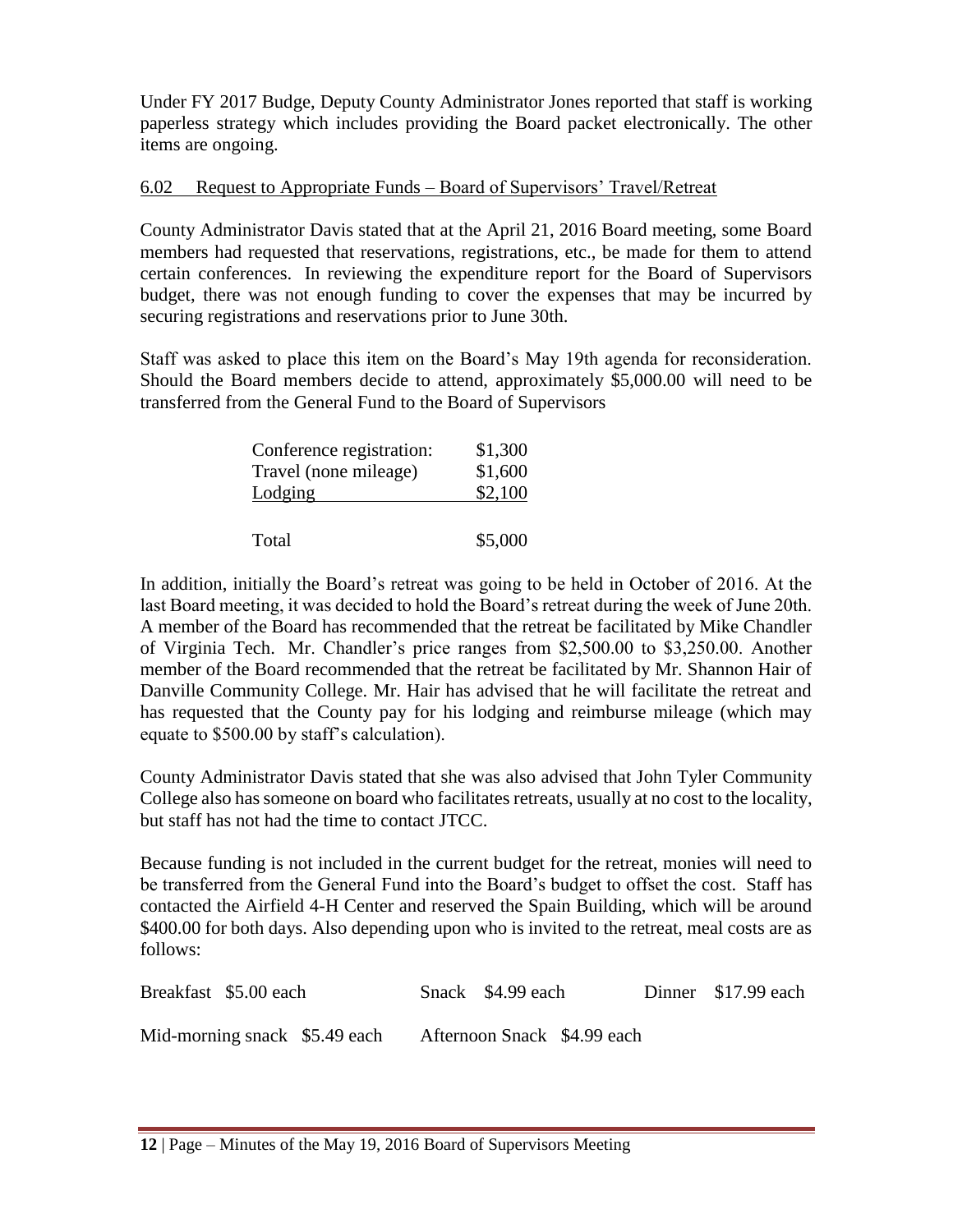County Administrator Davis stated that she is unable to provide a more definitive cost until she knows who the Board wants to invite to the retreat (department heads, constitutional officers, etc.). Staff is requesting further direction from the Board.

ON MOTION OF SUPERVISOR FLY, seconded by SUPERVISOR STRINGFIELD and carried: RESOLVED that the Sussex County Board of Supervisors hereby approves the transfer of \$5,000.00 from the General Fund to the Board of Supervisors for members to attend the 2016 National Association of Counties (NACo). Voting aye: Supervisors Fly, Seward, Stringfield, Tyler

Voting nay: Supervisors Blowe, Futrell

ON MOTION OF SUPERVISOR FLY, seconded by SUPERVISOR STRINGFIELD and carried: RESOLVED that the Sussex County Board of Supervisors hereby authorizes the County Administrator to move forward with the planning of the Board of Supervisors Retreat; and

FURTHER RESOLVED that the County Administrator is hereby authorized to spend up to \$1,500.00 total for the planning of the Board of Supervisors Retreat. Voting aye: Supervisors Blowe, Fly, Futrell, Seward, Stringfield, Tyler Voting nay: none

## 6.03 Request to Transfer Funds – County Attorney's Budget

County Administrator Davis stated that at the March 7, 2016 special meeting of the Sussex County Board of Supervisors, the County Administrator was authorized to negotiate a contract with Woodley & Flynn, PLLC (Attorneys At Law). After consultation with the then County Attorney, Michael Kaestner, the County Administrator entered into a contract with Woodley & Flynn and was executed on March 12, 2016. Staff now requests that the remaining funds in the salary line item and associated costs for the County Attorney be transferred to Legal Services line item 022100-1223-281-220.

ON MOTION OF SUPERVISOR FLY, seconded by SUPERVISOR SEWARD and carried: RESOLVED that the Board of Supervisors hereby authorizes the transfer of \$25,000 from the Salaries and Fringes to Legal Services line item 022100-1223-281-220, to cover the cost of the Attorney's contract with Woodley & Flynn, PLLC. Voting aye: Supervisors Blowe, Fly, Futrell, Seward, Stringfield, Tyler Voting nay: none

#### 6.04 Reconsideration of County Attorney's Contract

County Administrator Davis reported that at the March 7, 2016 special meeting of the Sussex County Board of Supervisors, the County Administrator was authorized to negotiate a contract with Woodley & Flynn, PLLC (Attorneys At Law). After consultation with the then County Attorney, Michael Kaestner, the County Administrator entered into a contract with Woodley & Flynn and was executed on March 12, 2016.

**<sup>13</sup>** | Page – Minutes of the May 19, 2016 Board of Supervisors Meeting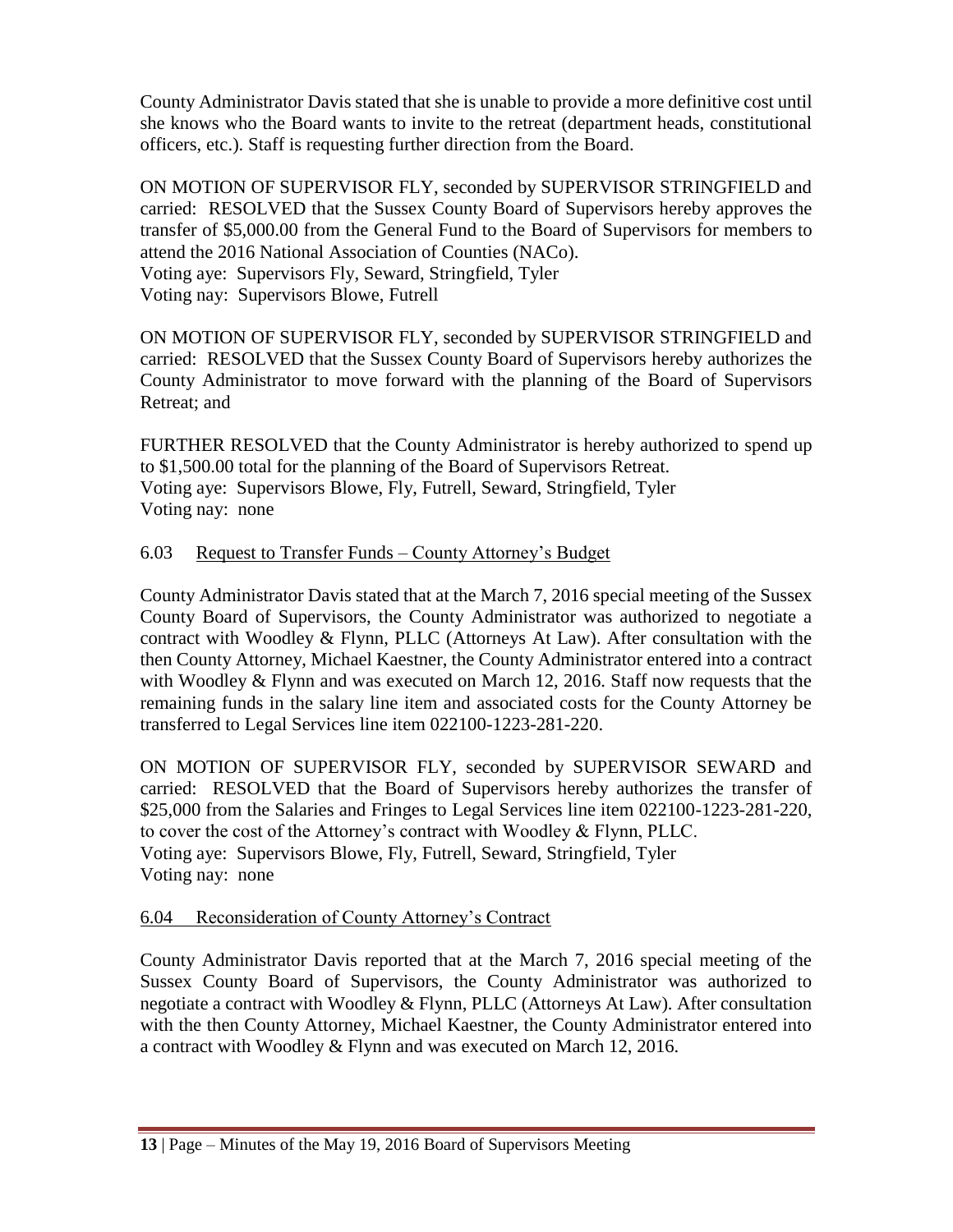Historically, the Board of Supervisors appointed the County Attorney, thus he/she would become an employee of the Board. To that end, staff requests that the Board re-visit their decision. (A copy of the contract is included in the Board of Supervisors May 19, 2016 Board packet.)

ON MOTION OF SUPERVISOR FLY, second SUPERVISOR FUTRELL and carried: RESOLVED that the Sussex County Board of Supervisors hereby ratifies resolution authorizing the County Administrator to negotiate the contract with Woodley & Flynn, PLLC effective immediately and authorize the Chairman of the Board of Supervisors to execute the contract with Woodley & Flynn, PLLC.

Voting aye: Supervisors Blowe, Fly, Futrell, Seward, Stringfield, Tyler Voting nay: none

# 6.05 Sheriff's Department – Restoration of Funds

County Administrator Davis stated that the Sheriff's Department has requested a restoration of funds as a result of reimbursements in vacancy savings from the Compensation Board in the amount of \$10,487.02. (A copy of the summary sheet and a copy of the budget sheet which depicts the negative balance.)

ON MOTION OF SUPERVISOR STRINGFIELD, seconded by SUPERVISOR SEWARD and carried: RESOLVED that the Board of Supervisors hereby restores the Sheriff's Department line item #51500-1118-551-510 in the amount of \$10,487.02, which will reduce the negative balance in that line item.

Voting aye: Supervisors Blowe, Fly, Futrell, Seward, Stringfield, Tyler Voting nay: none

#### 6.06 Sheriff's Department – Request for Emergency Vehicle Purchase

County Administrator Davis stated that the Sheriff has stated at a previous Budget Work Session that the Sheriff's Department has been having a lot of mechanical problems with their Dodge Chargers. The Sheriff has submitted a request for an emergency appropriation for the replacement of two (2) vehicles in the amount of \$66,114.00.

ON MOTION OF SUPERVISOR FUTRELL, seconded by SUPERVISOR STRINGFIELD and carried: RESOLVED that the Sussex County Board of Supervisors hereby approves the Sheriff's Department emergency request in the amount of \$66,114.00 for the replacement of two (2) vehicles and the equipment.

Voting aye: Supervisors Blowe, Fly, Futrell, Seward, Stringfield, Tyler Voting nay: none

#### 6.07 Byrne Justice Grant #16-O1205LO15 - \$1,819.00

County Administrator Davis reported that Sussex County is being awarded a Grant from the Department of Criminal Justice Services in the amount of \$1,637.00 in federal funds. With the required local cash matching funds of \$182, for a total award of \$1,819.00.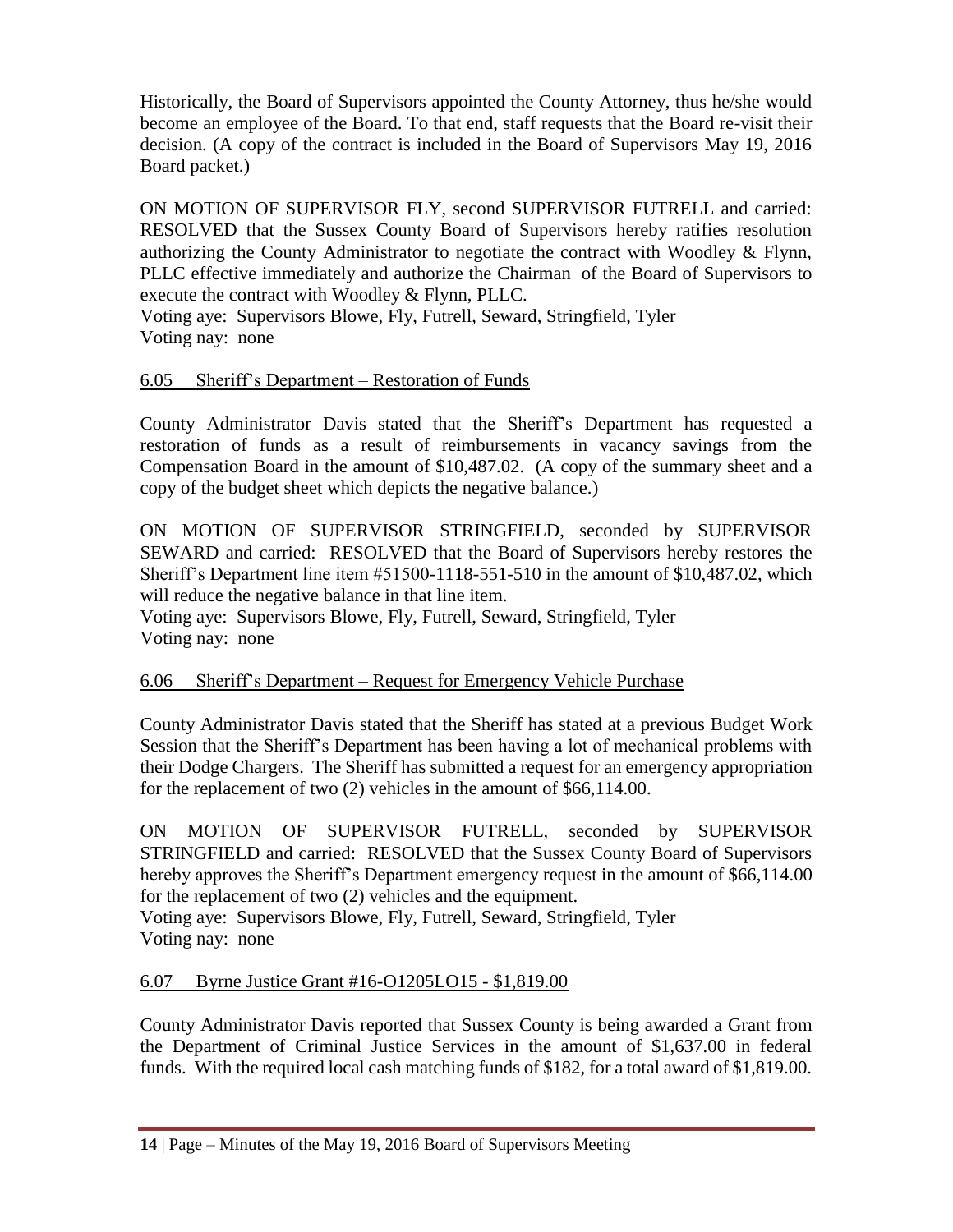A copy of the grant is included in the Board of Supervisors May 19, 2016 Board packet.

ON MOTION OF SUPERVISOR FUTRELL, seconded by SUPERVISOR TYLER and carried: RESOLVED that the Board of Supervisors accepts and appropriates the Department of Criminal Justice Grant #16-O1205LO15, in the amount of \$1,819.00 in federal funds and required \$182.00 local cash matching funds ; and

FURTHER RESOLVED that the County Administrator is hereby authorized to execute the Grant Statement of Award/Acceptance and forward to the Department of Criminal Justice Services.

Voting aye: Supervisors Blowe, Fly, Futrell, Seward, Stringfield, Tyler Voting nay: none

## 6.08 Robinson Farmer Cox Associates Engagement Letter

County Administrator Davis reported that Robinson Farmer Cox Associates has been County's auditors for several years. The County has received their Engagement Letter to start the audit process in the latter part of May or June. A draft is usually presented to the County between November and January. The cost of the contract \$32,800.00 which will be shared between County Administrator and Treasurer's Department.

County Administrator Davis stated that at the previous Board meeting, a suggestion was made for staff to advertise for a Request for Proposals for Auditing Services. The staff will begin the preparation of this process once the budget development process has been completed.

ON MOTION OF SUPERVISOR TYLER, seconded by SUPERVISOR FUTRELL and carried: RESOLVED that the Sussex County Board of Supervisors hereby authorize the County Administrator and Chairman of the Board of Supervisors to execute the engagement letter for Robinson Farmer Cox Associates for auditing services in the amount of \$32,800.00.

Voting aye: Supervisors Blowe, Fly, Futrell, Seward, Stringfield, Tyler Voting nay: none

# 6.09 Bay Mechanical Release of Liability for Damage

County Administrator Davis stated that Kelly R. McNicholas of Bay Mechanical Inc. contacted staff via email. Bay Mechanical, Inc. is one of the subcontractor's on the Atlantic Landfill project in Waverly. Prince George Electric is requiring another Release of liability Form to be approved by the County. Since Atlantic Waste Disposal is on County owned property, the Board must authorize staff to execute the liability form.

ON MOTION OF SUPERVISOR SEWARD, seconded by SUPERVISOR FLY and carried: RESOLVED that the Sussex County Board of Supervisors hereby authorize the County Administrator to sign the Release of Liability form for Prince George Electric Cooperative.

Voting aye: Supervisors Blowe, Fly, Futrell, Seward, Stringfield, Tyler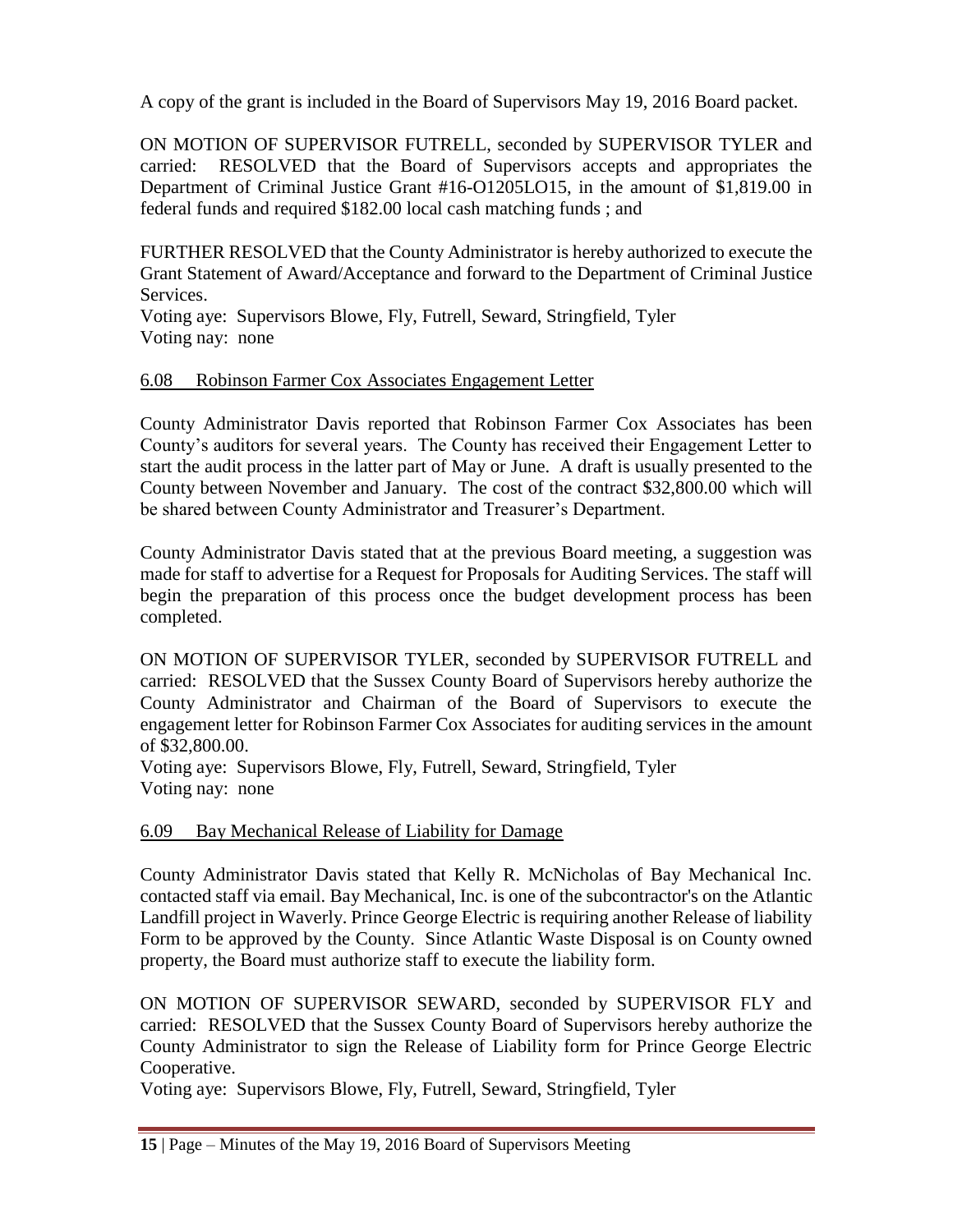# **7. Reports of Departments/Agencies**

#### 7.01 Atlantic Waste Disposal Update – Jason Williams, John Paul Woodley

County Attorney Woodley provided a status report on Atlantic Waste Disposal. He stated that in September 2011, there were two (2) storms. The landfill at that time experienced a slip failure with one of its waste disposal cells. It exposed approximately ten (10) acres of waste to oxygen. This has led to an anaerobic reaction.

He reported that landfill cell exposed to oxygen generates exceptional amounts of liquid, called leachate, and gases that produce unusual and unpleasant odors.

County Attorney Woodley also reported that due to unusual decomposition process, sinkholes are developing in the area of the slip failure which contributes to the odor problem. In addition, some of the excess leachate from the landfill has escaped into an area of wetlands located on the landfill site. County Attorney Woodley reported that neither the sinkhole issue nor the escape of the leachate into the wetlands area was reported to the Virginia Department of Environmental Quality (DEQ) by Atlantic Waste. These issues were discovered by DEQ inspectors on site.

County Attorney Woodley reported that on February 5, 2016, DEQ issued a voluntary emergency order to Atlantic Waste Disposal, Inc. mandating a series of actions and a timetable for action in report to the problems identified at the landfill.

The emergency order limited the amount of waste the landfill could accept to 35,000 tons per week, and mandated specific actions to regain control of the leachate from the landfill and manage the sinkhole problem at the slip failure site. Specific actions are required to control gases and eliminate unusual orders.

He stated that DEQ is preparing a new waste order, incorporating the terms of emergency order and imposing a penalty for violations on Atlantic Waste Disposal, Inc. DEQ is also preparing an enforcement order under the State Water Control Law addressing the unauthorized discharge of leachate into the wetlands area on site, which will also impose a penalty for violation.

County Attorney Woodley reported that DEQ is conducting site inspections of the landfill every two weeks, and is also conducting unannounced site inspections more frequently.

County Attorney Woodley advised information on residential solid waste that citizens can dispose of free of charge to the landfill or one of the transfer stations located in Sussex County.

Jason Williams, Senior District Manager for Atlantic Waste Disposal, provided a brief update. He advised that Phase I (30 acres) will be completed hopefully at the end of the year. Phase 2 (36 acres) Capping project expecting earthwork and piping work to begin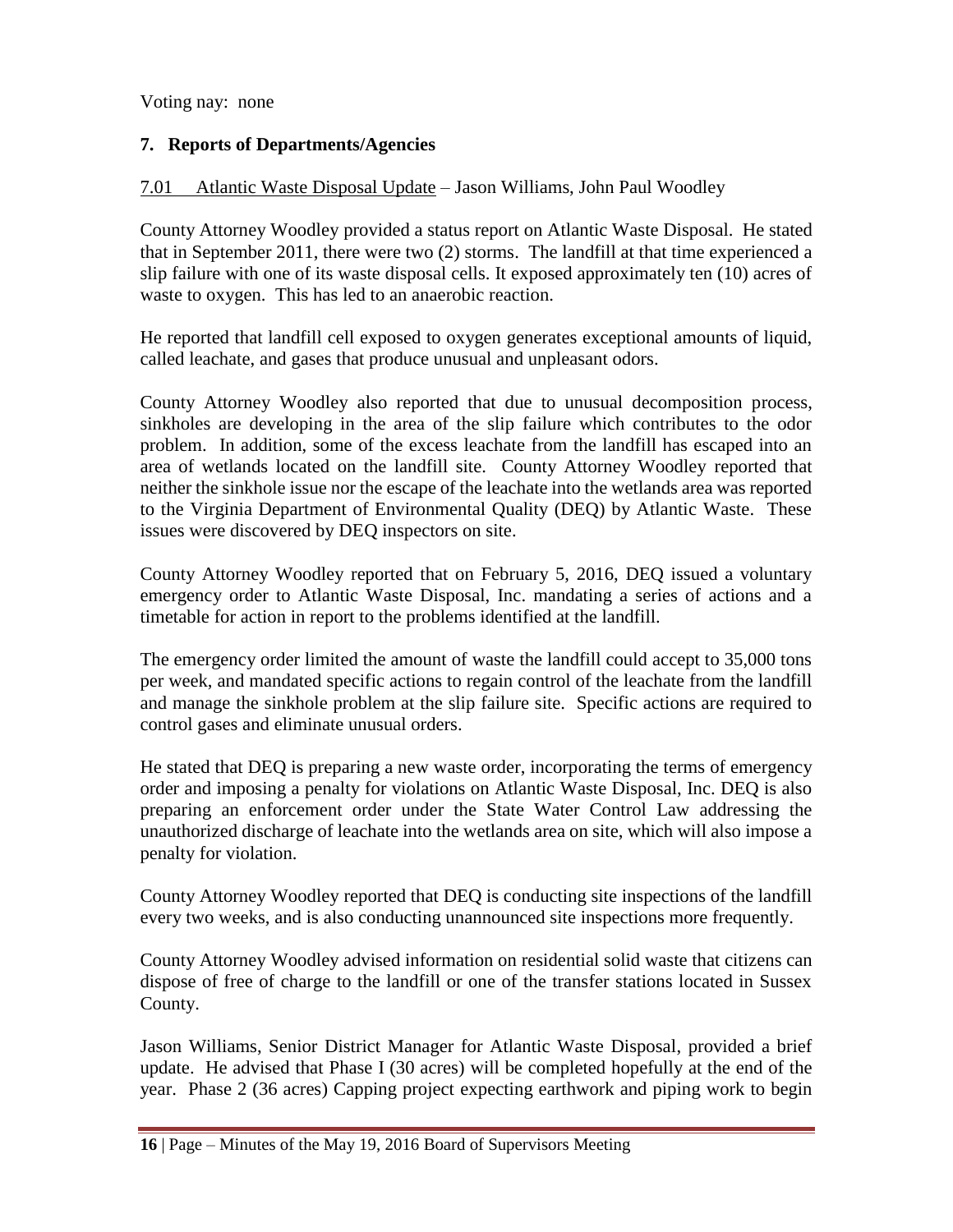around June, 2016. Phase 3 (34 acres) capping design is completed and is being reviewed and is expected to start in early 2017. The Wastewater Plant has started construction.

Mr. Williams extended an invitation to the Board members to visit the landfill.

#### . 7.02 Animal Services/Public Safety Monthly Report – *included in Board packet*

Mr. Eddie T. Vick, Public Safety Coordinator, addressed questions regarding Animal Control Services.

Mr. Vick also provided an update on the Radio System (new) towers. Mr. Vick advised that all towers have to have structural analysis done. There are five (5) towers in system; two (2) of the towers need strengthening.

He stated that when towers have to be modified, it has to be paid by the County. Costs of repairs were not included because it was an unknown costs. However, he requested a contingency in anticipation of repairs. He stated he received \$250,000.00.

# 7.03 Treasurer's Report – *included in Board packet*

7.04. Community Development Monthly Report – *included in Board packet*

7.05 Environmental Inspections Monthly Report – *included in Board packet*

7.06 Housing Department Monthly Report – *included in Board packet*

7.07 Blackwater Regional Library Report – *included in Board packet*

# **8. Citizens' Comments (9:00 pm)**

Chairman Blowe clarified that the note that was listed on the agenda is not intended to keep citizens from speaking. Chairman Blowe stated that the Board may need to revisit organizational bylaws to clarify that "call County Administration to be added to the agenda" does not apply to "Citizen's Comments". Citizens are to call County Administration if they want to make a presentation to the Board.

Comments were heard from:

- David Reavis (Blackwater District)
- Damian Bennett (Waverly District)
- Lou Savedge (Courthouse District)
- Carolyn Wright (Courthouse District)
- Lou Goodwyn (Blackwater District)
- Gerald Johnson (Waverly District)
- Otto Wachsmann (Stony Creek District)
- Anne Joyner (Wakefield District)
- Chester Carter (Stony Creek District)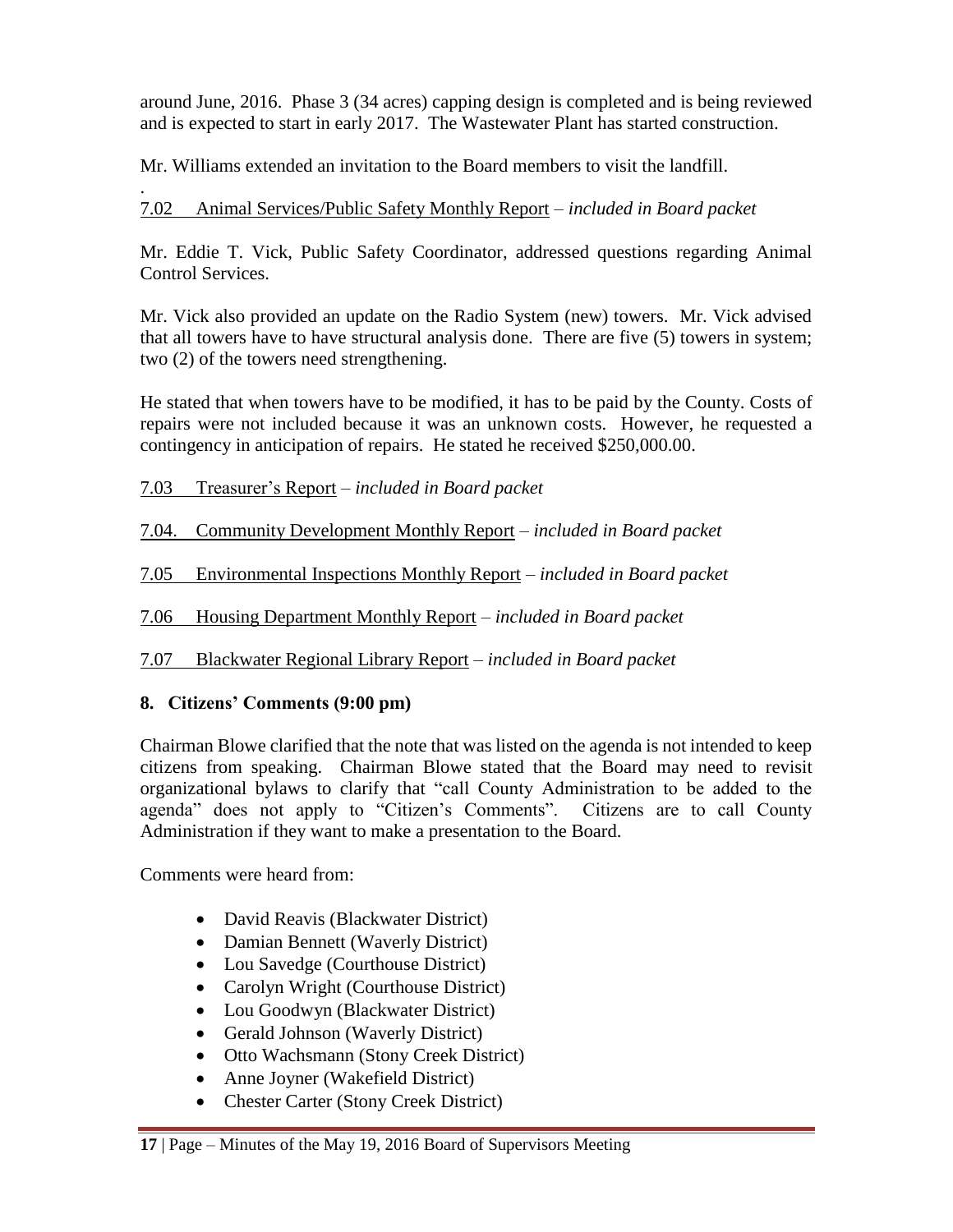• Raymond Covington (Courthouse District)

# 8.01 FY 2017 Budget Discussion/Authorization to Advertise Public Hearing

County Administrator Davis gave the Board members with an updated budget provided by Ms. Carol White. The updated budget reflected the elimination the four cents  $(4\phi)$  real estate tax increase and introduced a proposed three cents  $(3\varphi)$  real estate tax increase along with other changes.

After further discussion of the budget, it was decided to continue discussion of the budget to Tuesday, May 24, 2016 at 6 p.m.

# **9. Unfinished Business**

## 9.01 General Reassessment

County Administrator Davis advised that this item was tabled from April 21, 2016 meeting.

County Administrator Davis advised that the last Board meeting, the Board discussed the possibility of changing the frequency of reassessment of real estate. Ms. Ellen Boone, the Commissioner of the Revenue, had previously provided a presentation. However, the Board needed more time to review this issue. The County is currently in a six (6) year assessment schedule.

The subject of general reassessment had been raised. Staff offered the following information at the April 21, 2016 meeting:

Section 58.1-3253, under subsection A, if the county has a full-time assessor or appraiser, it may go from a sexennial assessment as we have today to a biennial schedule.

Then, under subsection B, the board may adopt an ordinance to go to an annual assessment.

If the board wants to go to a 4 year schedule, it may do so by a resolution of the board to end the 6 year schedule and to rely on §58.1-3252 to do a 4 year schedule.

§ 58.1-3252. In counties.

There shall be a general reassessment of real estate every four years. Any county which, however, has a total population of 50,000 or less may elect by majority vote of its board of supervisors to conduct its general reassessments at either five-year or six-year intervals. Nothing in this section shall affect the power of any county to use the annual or biennial assessment method as authorized by law.

§ 58.1-3253. Biennial general reassessments; annual or biennial assessment.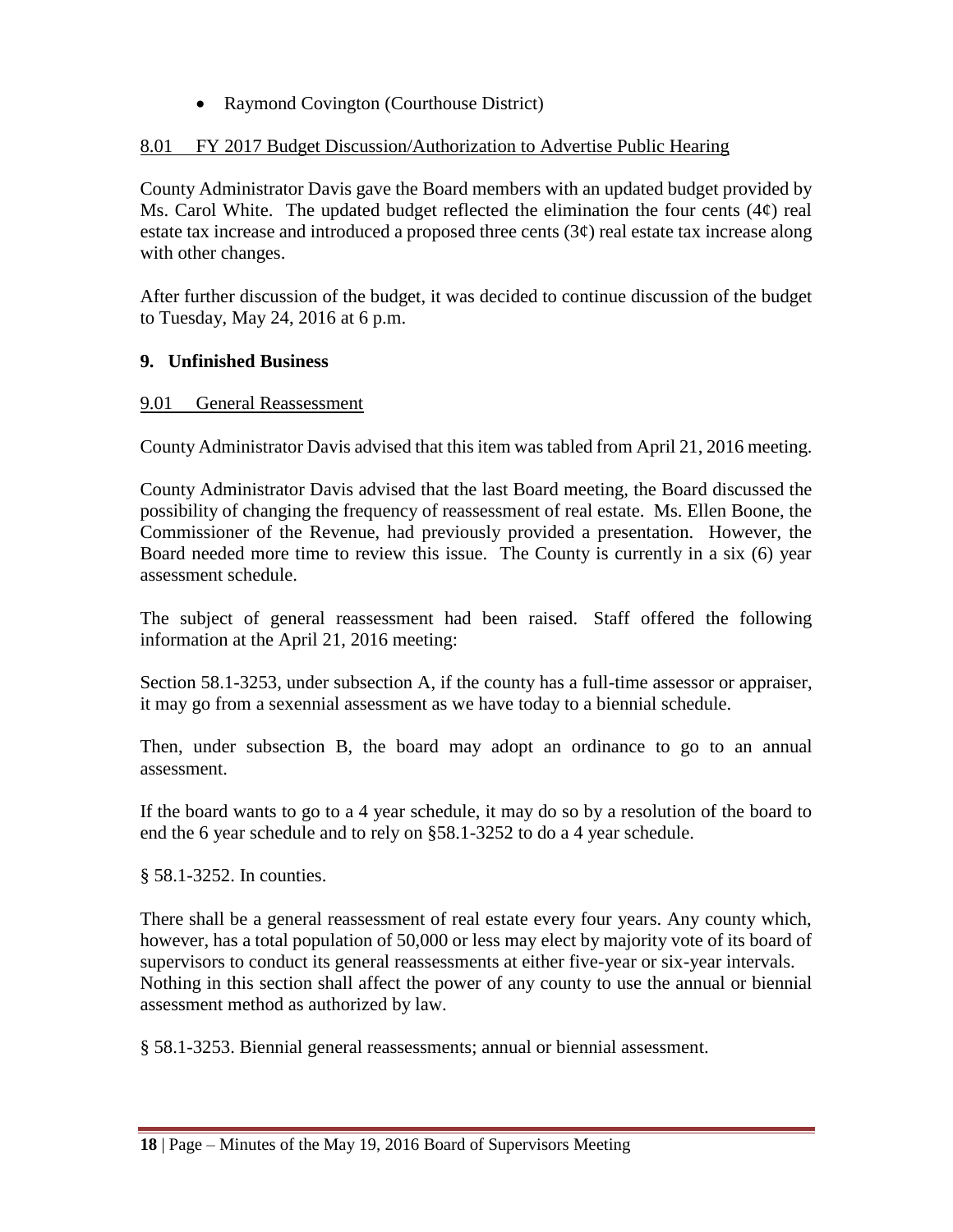- A. Notwithstanding any other provision of law, the governing body of any county or city having at least one full-time real estate appraiser or assessor qualified by the Tax Commissioner may provide by ordinance for the biennial assessment and equalization of real estate in lieu of the reassessments required under this chapter. Any county or city employing such method shall conduct a new reassessment of all real property biennially, but may complete such reassessment during an entire twoyear period, employing the same standards of value for all appraisals made during such period.
- B. In lieu of the method now prescribed by law, the governing body of any county or city may, by ordinance duly adopted, provide for the annual assessment and equalization of real estate for local taxation, or the biennial assessment as authorized by subsection A. If so made, all real estate shall thereafter be assessed as of January 1 of each year, except as provided in Chapter 30 of this subtitle.

After discussion, this item was tabled to next month. It has been requested to have Ms. Boone in attendance.

## 9.02 Distribution of Tornado Disaster Relief Funds

County Administrator Davis advised that this item had been tabled from the March 17th Board meeting, there was discussion regarding the distribution of the funds that have been collected by the Treasurer's Office as a result of the February 24, 2016 tornado. At that meeting, the County Administrator recommended that the funds be donated to the Red Cross. There were other suggestions offered by Board members and citizens. As of May 17, 2016 the total collected is \$44,363.62.

Enclosed are copies of correspondences from the Sussex County Young Men's Athletic Club, Inc. (SCYMAC) and the Improvement Association requesting a portion of the disaster relief funds. A copy of the April 18, 2016 letter from Mayor Miriam Edwards requesting that the Board delay action for a month.

Mr. Vick, Public Safety Coordinator, stated that he met with UMCORE (United Methodist Committee on Relief). He stated that UMCORE was a national organization that comes in after a disaster has occurred and makes an assessment what the damages are and act accordingly. He stated that UMCORE has committed to assisting Sussex County for two (2) years with brick and mortar repairs and physical needs. They start June 6, 2016. They will work out of a church in Dendron, Virginia. He stated that UMCORE stated that all funding will be spent locally.

Mr. Vick advised that he had received a letter Mayor Miriam Edwards requesting to release the funds to assist this organization.

County Administrator Davis advised that she received a letter from stating that Governor McAuliffe's appeal has been denied.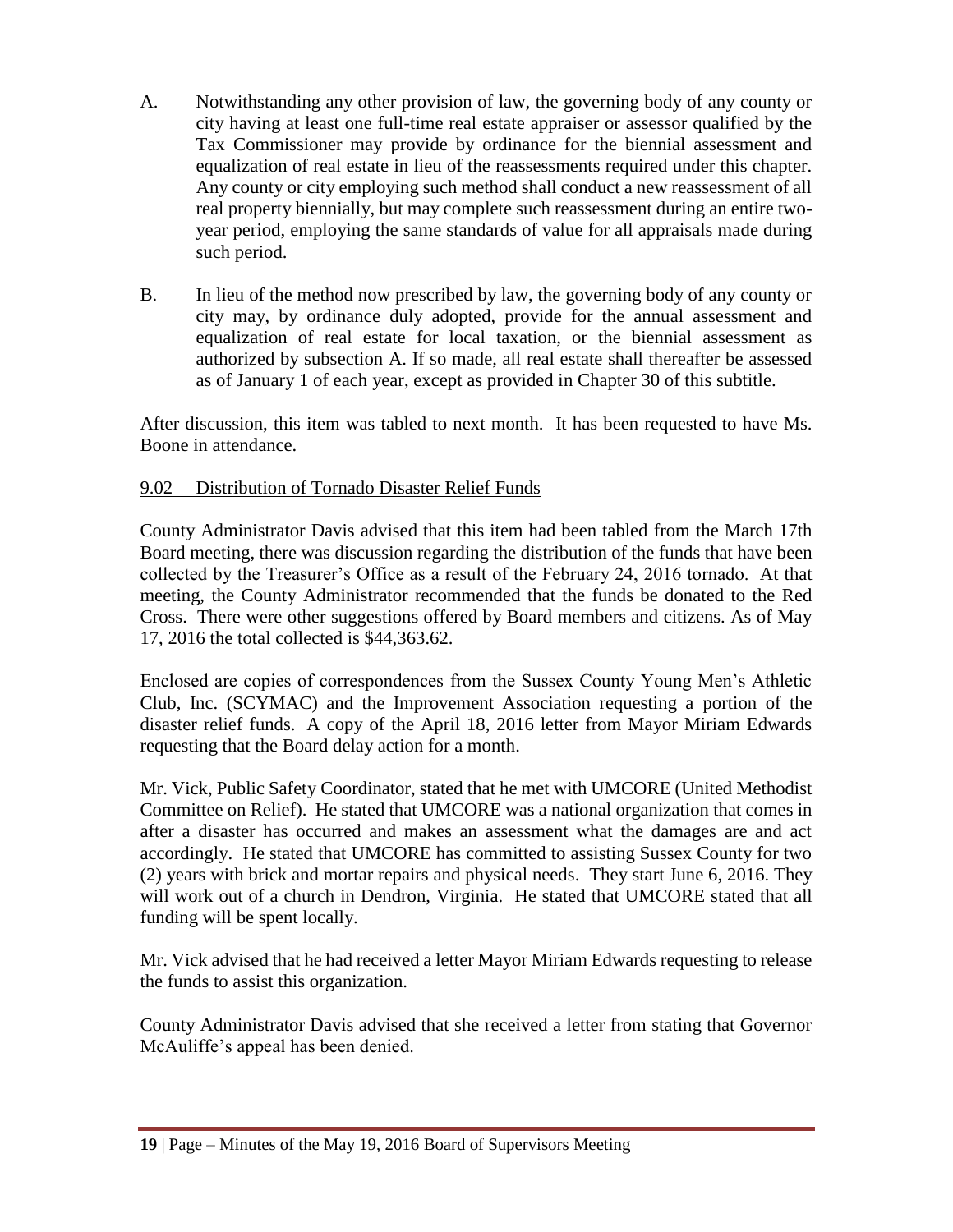ON MOTION OF SUPERVISOR FLY, seconded by SUPERVISOR SEWARD and carried: RESOLVED that the Sussex County Board of Supervisors hereby tabled the until the Board of Supervisors comes out of Closed Session. Voting aye: Supervisors Blowe, Fly, Futrell, Seward, Stringfield, Tyler Voting nay: none

#### **10. New Business** - none

#### **11. Board Member Comments**

11.01 Blackwater District – Comments were heard from Supervisor Seward.

11.02 Courthouse District – Comments were heard from Supervisor Fly.

11.03 Henry District – none

11.04 Stony Creek District – none

11.05 Wakefield District – none

11.06 Waverly District - none

## **12. Closed Session**

#### 12.01-12.03 Convene into Closed Session

ON MOTION OF SUPERVISOR FLY, seconded by SUPERVISOR SEWARD and carried: RESOLVED that the Sussex County Board of Supervisors hereby enters Closed Session for: (a) the consideration of interviews of prospective candidates for employment, etc., pursuant to § 2.2-3711(A)(1) of the Code of Virginia in the Planning and Community Development; and (b) consultation with legal Counsel, Review of Atlantic Waste Disposal Contract, Inc., applicable Code Section  $2.2\n-3711(A)7$ , advice of legal counsel regarding Waverly Pellett Plant's Financial Liability.

Voting aye: Supervisors Blowe, Fly, Futrell, Seward, Stringfield, Tyler Voting nay: none

12.04 Reconvene to Open Session

ON MOTION OF SUPERVISOR SEWARD seconded by SUPERVISOR STRINGFIELD and carried: RESOLVED that the Sussex County Board of Supervisors hereby returns to Open Session.

Voting aye: Supervisors Blowe, Fly, Futrell, Seward, Stringfield, Tyler Voting nay: none

#### 12.05 Certification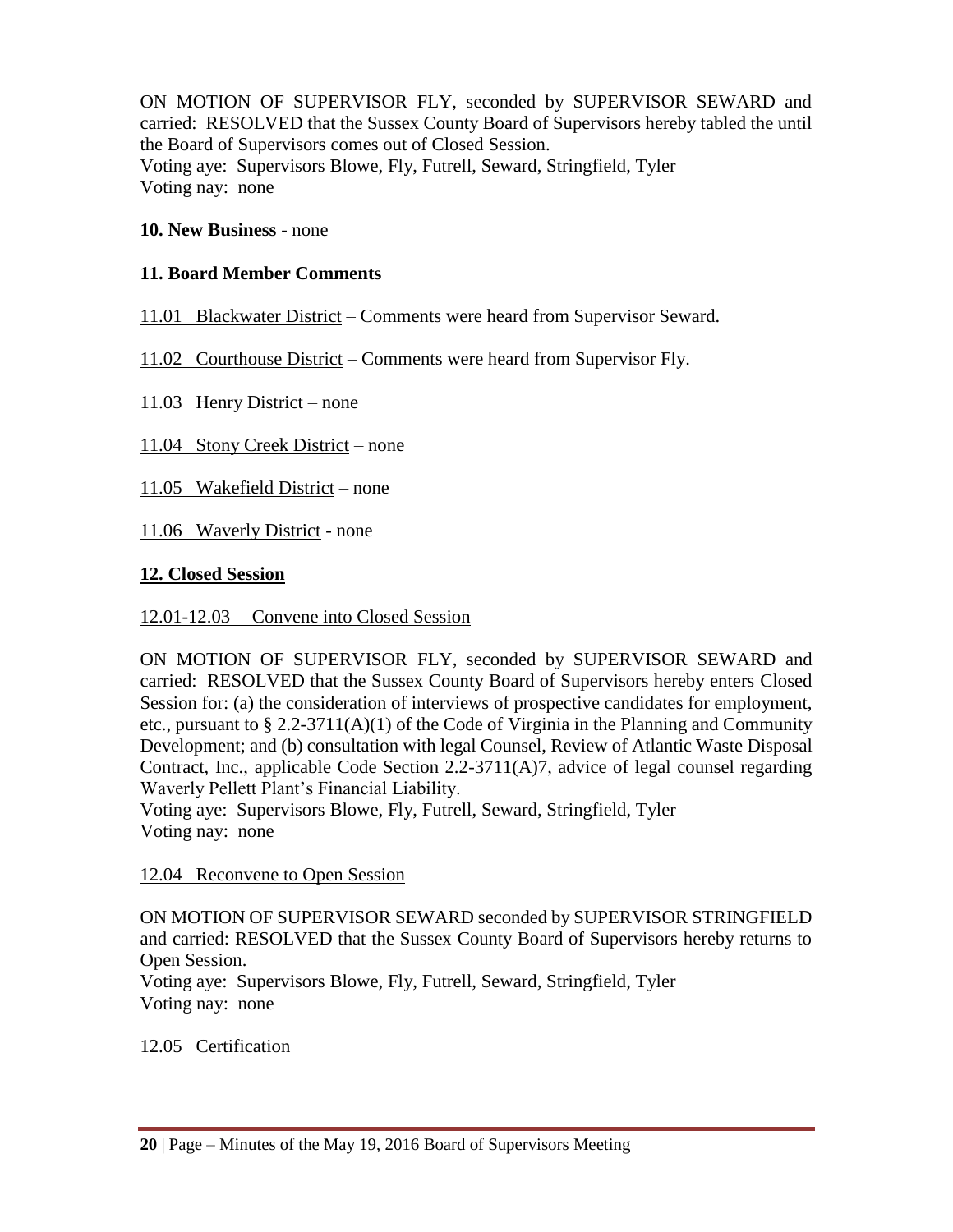ON MOTION OF SUPERVISOR FLY, seconded by SUPERVISOR FUTRELL and carried: RESOLVED that the Sussex County Board of Supervisors hereby approves adoption of resolution for certification, to-wit:

WHEREAS, that the Sussex County Board of Supervisors convened a Closed Meeting on this date pursuant to an affirmative recorded vote in accordance with the provisions of the Virginia Freedom of Information Act; and

WHEREAS, Section 2.2-3712 of the Code of Virginia, as amended, requires a certification by the Board that such Closed Meeting was conducted inconformity with Virginia law.

NOW THEREFORE BE IT RESOLVED that the Board of Supervisors hereby certifies that, to the best of each member's knowledge (i) only public business matters lawfully exempted from Open Meeting requirements by Virginia law were discussed in the Closed Meeting to which this certification resolution applies, and (ii) only such public business matters as were identified in the motion convening the Closed Meeting were heard discussed or considered.

Voting aye: Supervisors Blowe, Fly, Futrell, Seward, Stringfield, Tyler Voting nay: none

12.06 Action Resulting from Closed Session

ON MOTION OF SUPERVISOR TYLER, seconded by SUPERVISOR FUTRELL and carried: RESOLVED that the Sussex County Board of Supervisors hereby authorizes the County Administrator to proceed with the hiring of the Permits Technician. Voting aye: Supervisors Blowe, Fly, Futrell, Seward, Stringfield, Tyler Voting nay: none

ON MOTION OF SUPERVISOR SEWARD, seconded by SUPERVISOR FUTRELL and carried: RESOLVED that the Board of Supervisors hereby authorizes and directs the County Attorneys to pursue the protection of the County's interest regarding the Department Environmental Quality issues and contract terms with Atlantic Waste Disposal under the hourly rate provisions of the County Attorneys contract working with County staff and others as needed.

Voting aye: Supervisors Blowe, Fly, Futrell, Seward, Stringfield, Tyler Voting nay: none

# **13. Recess**

# 13.01 Recess

ON MOTION OF SUPERVISOR FLY, seconded by SUPERVISOR SEWARD and carried: RESOLVED that the May 19, 2016 meeting of the Sussex Board of Supervisors is hereby recessed at 11:41 p.m. to Tuesday, May 24, 2016. Voting aye: Supervisors Blowe, Fly, Futrell, Seward, Stringfield, Tyler Voting nay: none